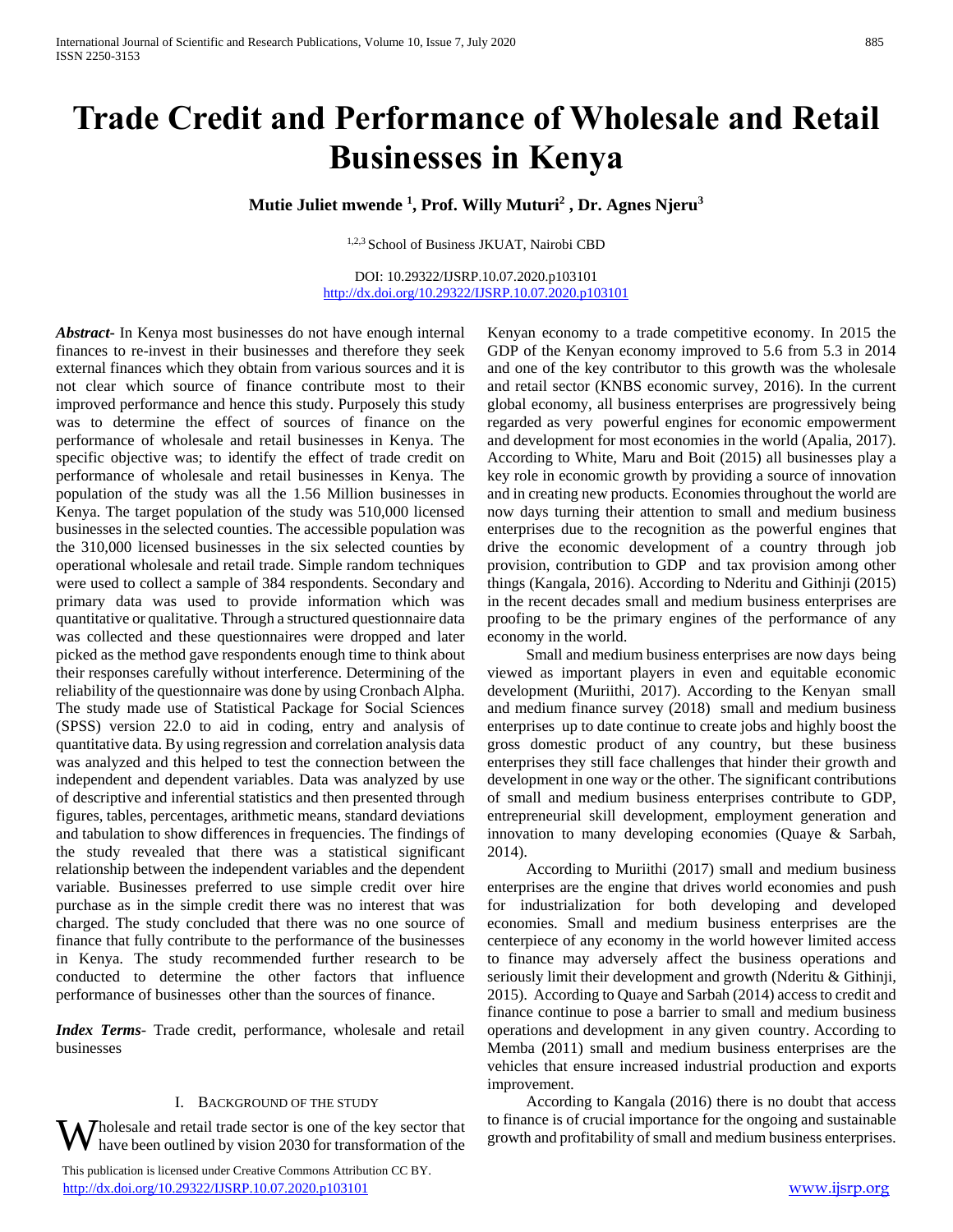Promotion of the wholesale and retail trade sector in Kenya is very important for attaining the national goals and vision 2030 (Wambui, 2015). According to Sitharam and Hoque (2016) a very strong small and medium business enterprises contributes highly to the country's economy, contributing to the gross domestic product (GDP) by reducing the level of unemployment, reduction in poverty levels and promotion of entrepreneurship activities. Any business enterprise is very important engine for job creation, innovation, poverty eradication hence main driver for economic growth and development (Katua, 2014; Emad, Suhail & Jabbar , 2014). Small and medium business enterprises are important for rapid technological development and provision of job opportunities in any country (Njeru, 2013).

 One of the major causes of failure for small and medium business enterprise is limited access to finances (Njagi, Kimani & Kariuki , 2017). Small and medium business enterprises are very important and are the backbone of emerging economies and are a key source of income for most people in the country (Economic survey report, 2017). It is clear that finance helps catalyze savings and deploy capital into investments (Muriithi, 2014). However, accessing the right type of finance at an affordable cost is the fundamental financing difficulty for most of the business enterprises (Quaye & Sarbah, 2014). Sourcing finance is one of the big problems hindering start up and growth of business enterprises, in that the type of finance determines success of the business (Njeru , 2013). According to Njagi *et al*., (2017) when a wrong mix of funds are used then the performance of the business is adversely affected.

 Small and medium business enterprises encounter many problems which make them perform poorly and reduce their growth (Kamunge, Njeru & Tirimba, 2014). Finance is very important for the betterment and development of any business enterprise (Kamau, 2011). According to Akinyi (2014) finance is very crucial to any business and is totally seen as the life- blood of any kind of business enterprise and no business unit can do well without enough monetary resources for investing. According to Muturi (2012) Increasing the rate of economic growth depends heavily upon having the financial resources which are highly required for investment . Finance is usually an important aspect that contributes to development of business enterprises, whether at their initial stage or at their subsequent stages in life (Onyiego, Namusonge & Waiganjo, 2017).

 There are many kinds of financing sources that can be adopted for financing small and medium business enterprises and it is important for the business to choose the correct and appropriate financing sources to solve the financial difficulties (Kangala, 2016). Increasing the rate of economic development depends heavily upon having the finance required for investment (Rosana & Muturi, 2014). Financing is very much considered for the any business growth since it enables the firms to market their goods and services, expand production capacity, and sustain sufficient operating cash flow (Grover& Suominen, 2014). Business enterprises should always raise finance in the most efficient and effective means to enjoy tax allowances, low cost of funds, liquidity and reduce overall risk of the business (Kenduiwo, 2014).

# **Financing Challenges for small and medium business enterprises**

 The vital role played by the small and medium business enterprises both in developing and developed countries continue to be noticed as the core driver of these economies (Wangui *et al*.,2014). According to Yoshino and Taghizadeh (2016) small and medium business enterprises are recognized as the backbone of the Asian economy where by they make up more than 98% of the Asian enterprises 38% of the GDP, 66% of the labour force and 30% of the total exports. Despite the vital role by these small and medium business enterprises they however face several challenges ranging from limited access to finance, under developed sales channels, low level of financial inclusion which are just some of the factors behind the slow growth and development of these ventures (Wanambisi & Bwisa, 2013).

 Small and medium business enterprises in India play a very significant role in employment creation and industrial development (Yadav & Tripathi, 2018). Despite the critical role played by small and medium business enterprises in India lack of access to relative cheap and effective source of finance has been identified as a major factor hindering economic contribution in terms of growth and development (Abdulaziz & Andrew, 2013). According to Varsha, Ujjawal, Ajit and Khan (2019) small and medium business enterprises are the driving stone of any economy both the developed and developing. In India small and medium business enterprises are faced with challenges like unavailability of raw materials, lack of improved technology, unstable government policies, lack of skilled work force, no proper clarity in business tax rates and lack of funding (Muriithi, 2017).

 According to Wangui, Njeru and Tirimba (2014) small and medium business enterprises are seen to be the key driver of the economic and social development in most of the African countries as these business enterprises account for more than 90% of all the businesses and over 80% of the new jobs in many countries. In Ghana small and medium business enterprises account for 90% of the total business units, 85% of the manufacturing employment and 70% of the GDP but despite all these critical contribution by these business enterprises they face variety of difficulties in their start up and operations where access to finance remains a dominant constraint to them (Oteng, *et al*.,2015). In Nigeria small and medium business enterprises account for more than 90% of ventures outside the white collar jobs and these business enterprises are crucial in improving economic growth and eradicating poverty (Taiwo, Temitope & Agwu, 2016). In Nigeria small and medium business enterprises are faced with challenges like inadequate capital and inaccessible credit facilities with lack of access to relative cheap and effective source of finance identified as a major factor hindering economic contribution in terms of growth and development (Abdulaziz & Andrew, 2013).

 According to Muriithi (2014) in Kenya small and medium business enterprises are the backbone of the Kenyan economy and they account for more than 80% of the workforce and contribute over 40% of the GDP. Despite the big contribution to the economic development, these business enterprises are unable to grow and become big ventures due to various challenges like financial constraints, poor management skills, inadequate information, poor technology, lack of collaterals required to take bank loans, delay in processing the loans and corruption, high cost of repayment, short repayment period and high processing fees in getting the funds (Wangui *et al*., 2014).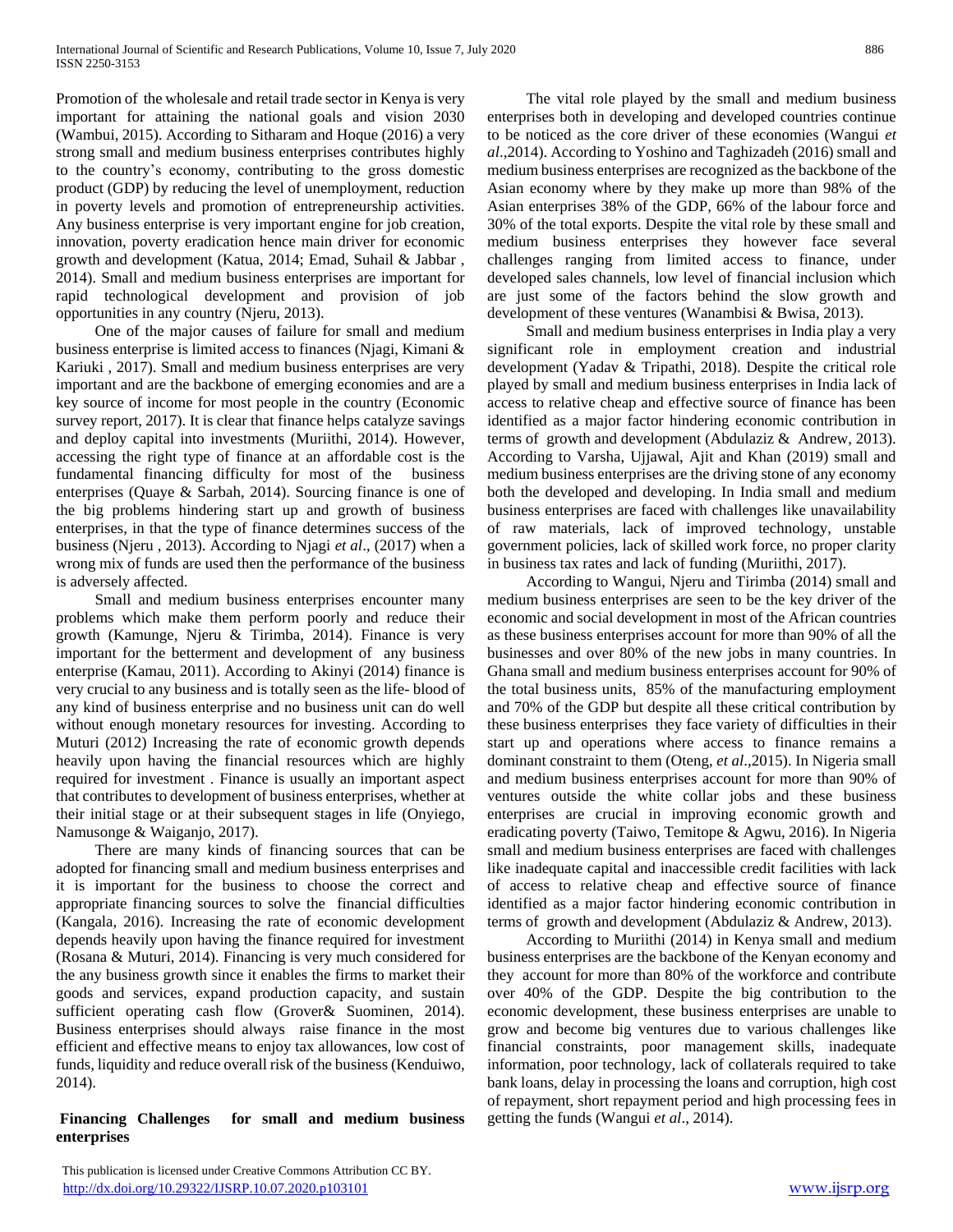According to Ombongi and Wei (2018) business enterprises in Kenya do not only have a share in the GDP but also provide a large portion of the employment openings where they provide 85% of the Kenyan employment. Even though small and medium business enterprises are big contributor of the Kenyan economy they face challenges that hinder their growth and some of the challenges are unfavorable government policies, weak financial institutions and access to finances as a major problem (Wangui *et al*., 2014). The small and medium business enterprises in Kenya are faced with problems like lack of sufficient collateral, regulatory rigidity, gaps in legal framework, lack of information from both the the businesses and banks with the major challenge being identified as lack of access to finance (Onyiengo, Namusonge & Waiganjo, 2017).

 According to Janet and Ngugi (2014); Muriithi, (2017); Githire and Muturi, (2015) most small and medium business enterprises do not celebrate their third anniversary. Business enterprise failure may lead to social crimes with high probability of insecurity, low liquidity in the economy and losses of jobs and this result to threatening economic development and Kenya realization of vision 2030 (Janet & Ngugi ,2014). For business enterprises to effectively and efficiently carry out their set operations there is need for adequate finance (Oteng *et al*., 2015). According to Wangui *et al*., (2014) without adequate finances no business entity can achieve its set goals.

 According to Njeru (2013) access to appropriate finance sources is an important factor for the survival and growth of any business enterprise. Wangui *et al*., (2014) clearly shows that finance is the backbone for growth and development of the business enterprises for both developing and developed countries. Access to finance in Africa is the major challenge facing small and medium business enterprises hence the main hindrance to growth and development and this limit the survival of these ventures (Muriithi, 2017). An important question then arises on what sources of finance significantly contribute to the best performance of the wholesale and retail businesses in Kenya. Then this study aimed at determining the effect of sources of finance on performance of wholesale and retail businesses in Kenya.

# **Finance sources for wholesale and retail businesses in Kenya**

 Wholesale and retail trade sector as outlined in vision 2030 is one of the powerful sectors to improve the Kenyan economy through provision of products and creation of employment. Small and medium business enterprises have been recognized as a greater contributor to the Kenyan economy offering both employment and platform for innovative ideas (Wambui, 2015). The small and medium business enterprises offer about 75% of the general employment and contributing about 18% of the GDP in the Kenyan economy (Kangala, 2016). Businesses in Kenya serve as live blood to the poor; create employment opportunities, generate income and contribute to economic growth (Mukoma & Masini, 2015). According to Wangui *et al*., (2014) small and medium business enterprises play the role of job creation, alleviating poverty and promoting industrialization.

 According to Katua (2014) small business enterprises have been accepted as the core engine of economic growth and poverty eradication in the world and created 80% of the jobs in Kenya. Kenyan wholesale and retail trade sector is growing in its importance; as small and medium business enterprises are

 This publication is licensed under Creative Commons Attribution CC BY. <http://dx.doi.org/10.29322/IJSRP.10.07.2020.p103101> [www.ijsrp.org](http://ijsrp.org/)

estimated to account for 20% of GDP and 80% of employment hence business enterprises have the scope to catalyze further industrialization in Kenya (Phyllis, 2016). According to Mwangi and Maranga (2015) in Kenya businesses are big contributors for economic growth and good financial performance of these entities is always very important and it is critically attributed with their economic contribution in one level or the other. Improved access to finance has high probability of benefiting business enterprises of all sizes (Kangala, 2016).

 The availability of finance has been highlighted as a major factor in the development, growth and successfulness of any business enterprise (Abdulaziz & Andrew, 2013). Different businesses differ in their financial decisions and behavior and then use different financing methods, it is important for every business to choose the best source of finance (Njeru, 2013). Wholesale and retail trade sector as stated in vision 2030 is one of the key sectors in economic development as the sector may be more efficient in provision of jobs, innovation and provision of goods and services and for this reason the government of Kenya pays a special attention to the development of more efficient wholesale and retail businesses in the country. In Kenya businesses are divided into agriculture, trade, manufacturing and provision of services. This really shows a clear confirmation that Kenya business enterprises are mostly engaged in all sectors of the economy and then seen to have a big economic contribution and they support a large number of live hoods (Kangala, 2016). The government of Kenya has specified a number of key sectors that will prove instrumental in reaching its goals and mostly a middle income economy by 2030. In this plan, the government has aimed to create robust diversified and competitive small and medium business enterprises.

 According to Abdulaziz and Andrew (2013) financing methods used by businesses may vary from internal financing sources like owners personal savings and retained profits or informal sources which may include informal money lenders and rotating savings and credit associations or formal external sources which may include bank loans and loans from other financial institutions or outside sources which may include financial assistance from family and friends, trade credit, angel investors or venture capitalist. For example in Kenya most startup business enterprises are financed through bootstrapping (internal equity financing) which means that the entrepreneur has to use personal savings at the beginning, which is only possible if the start-up does not require a big investment and if no financial investment has to be covered by third parties (Njagi *et al*., 2017).

 According to Njeru (2013) 60% of small and medium business enterprises are financed by internal equity finances (self financing) in terms of personal savings and retained earnings. According to Onyiengo *et al*., (2017) most of the business enterprises at the initial stage prefer using internal equity financing in terms of personal savings due to the inability to secure loans from banks. Mostly the advantage of this approach is that the trader will have full control of the business (lack of co-owners), while on the other hand, the demerit is that the trader can be in some kind of isolation if he/she is young and less experienced and there is no help from experienced partners and business contacts.

 In both developed and developing countries the government have recognized that small and medium business enterprises may be very much constrained from accessing external financing which may negatively affect the business ability on achieving the set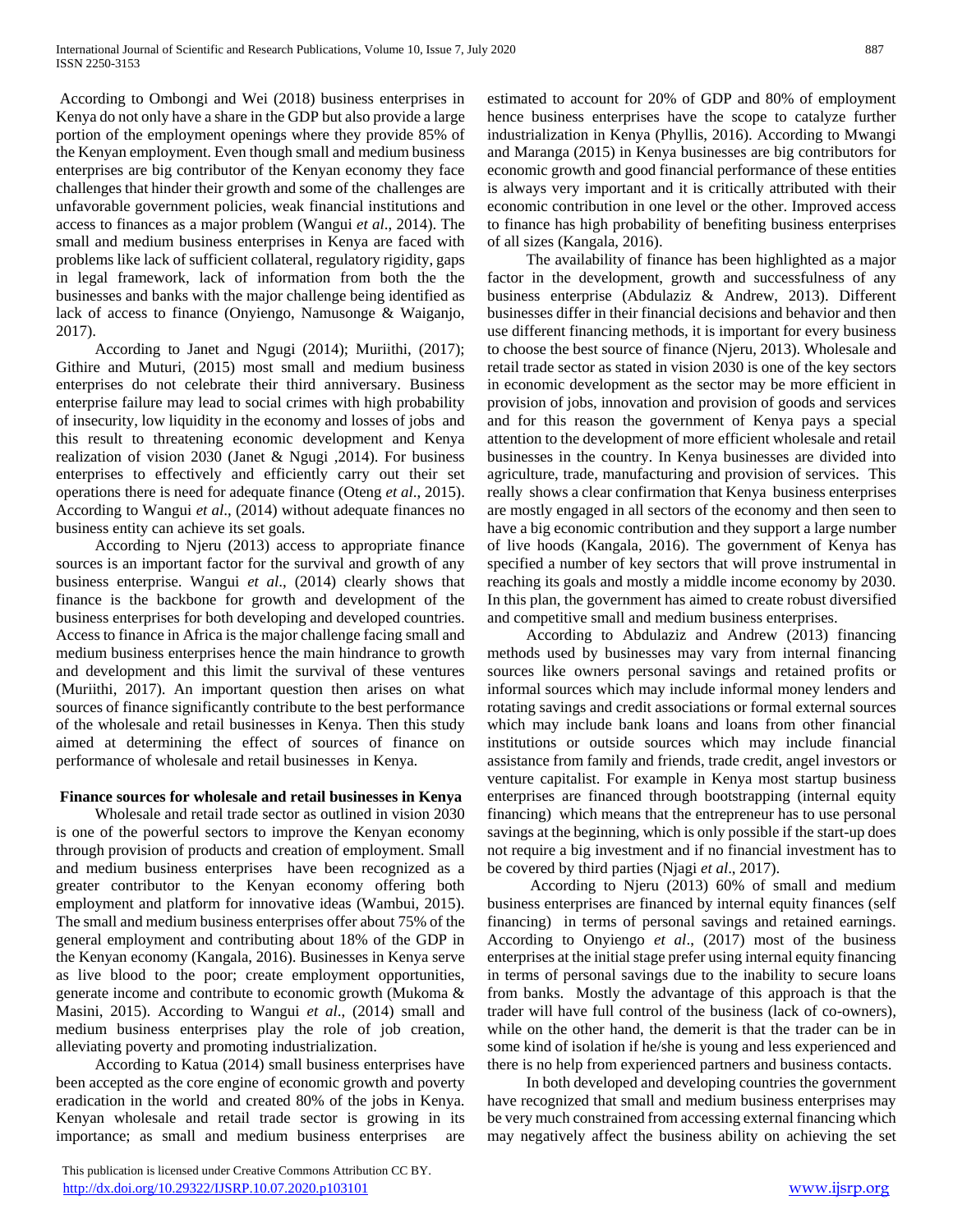objectives. Due to this many government initiatives and programs have been implemented to ensure easier access to financing (Abdulaziz & Andrew, 2013). For example the Government of Kenya has placed a lot of emphasis on development of small and medium businesses as a means of encouraging self-employment, poverty reduction and accelerating economic growth. According to KNBS Economic survey (2017) the Uwezo fund was established in the year 2014 with the main objective of expanding access to finance for the youth and women businesses. The Uwezo funds aims to expand access to finances and promotion of women and youth and persons living with disability.

 Women enterprise fund is one of the flagship projects under the vision 2030 and in the year 2015 the government loans disbursed through women enterprises increased from 169 Million to 524 Milion from 2014 (KNBS Economic survey, 2016). The Kenyan government value the very high worthiness of the small and medium business sector to her economic development and for this reason the government has initiated finance schemes such as youth and women fund and Uwezo fund with a view to finance small and medium business enterprises (Njagi *et al.,* 2017). The Uwezo microfinance is regulated by the central bank of Kenya under the micro finance Act of 2006. The organization specializes in providing financial services to micro, small and medium enterprises nationwide. Uwezo funds and MFIs offer financial solutions and improve the livelihood of the citizens.

 According to Abdulaziz and Andrew (2013) Majority of the formal financial institutions consider small and medium business enterprises as highly risky and commercially unviable, thus hindering them from accessing credit and worse case is in the rural areas where most small and medium business enterprises are located. According to Memba (2011) small and medium businesses in Africa and Kenya in particular require long term source of finance for them to grow. It is hard for the small and medium business enterprises to access finances from the financial institutions since they lack proper financial records as a requirement (Njagi *et al* ., 2017). Banks do not provide enough support to small and medium business enterprises (Chimaleni *et al*.,2015). Most banks in Kenya require small and medium businesses to provide collateral that includes land title deeds, motor vehicle log books, guarantees, listed shares, as well as cash in the form of deposits since these collateral is limited to most businesses use of bank loans is difficult with these business enterprises (FSD Kenya & Growth Cap, 2016). In Kenya about 70% of the small and medium business enterprises get their initial capital by borrowing from family, friends and relatives (Njeru, 2013). According to Kamau (2011) in Kenya mostly small and medium business enterprises rely on borrowing from family, friends and relatives or self-financing as their main source of finance.

 Majority of the small and medium enterprise owners are too poor to enable them accumulate substantial savings for investments in income generating projects in order to break away from the vicious circle of poverty therefore they need external finance ( Rosana & Muturi, 2014). According to Njeru (2013) in Kenya more than 90% of new business ventures are financed by informal sources of finance. Informal finances has the merit of flexibility and convenience, few restrictions and more affordable compared to formal financing (Muturi, 2012). In Kenya there is relatively strong competition between banks, Micro finance

 This publication is licensed under Creative Commons Attribution CC BY. <http://dx.doi.org/10.29322/IJSRP.10.07.2020.p103101> [www.ijsrp.org](http://ijsrp.org/)

institutions (MFIs) and deposit taking Micro Finance Banks, (MFBs) to support and finance business enterprises in Kenya (FSD Kenya & Growth Cap, 2016). According to Mwenga (2014) small and medium businesses in Kenya are provided with financial services by a range of institutions; banks, non-bank financial institutions, savings and credit cooperatives (SACCOs), microfinance institutions and alternative sources.

 Insufficient access to long-term finance for small and medium business enterprises has forced most business enterprises in Kenya to rely on high cost short term finances (Njagi *et al .,* 2017). According to Muriithi (2014) Personal income, Bank loans, Venture capital, Leasing, Sale of shares, Government loans and Microfinance loans are used to finance most small and medium business enterprises in Kenya, but commercial banks find it difficult to finance these small and medium business enterprises as they consider them as high risk clients. The government of Kenya channels financial assistance to small and medium business enterprises through reputable MFIs and other financial institutions in an effort to reduce poverty (Apalia, 2017). According Abdulaziz and Andrew (2013) countries with less developed banking and financial systems have pronounced use of trade credit to support their businesses. In Kenya small and medium business enterprises make use of trade credit to finance their operations (Kapkiyai & Mugo (2015).

# **II.** STATEMENT OF THE PROBLEM

 Despite the critical role played by the wholesale and retail trade sector in the Kenyan economy in terms of growth and development through creation of employment, contribution to GDP, alleviation of poverty and provision of tax revenue among many other importance there are many factors that challenge the business growth and survival in the sector. Finance has been cited by many researchers as the major constraint which limit the ability to drive the economy growth and development as expected (Njeru, 2013, Wangui *et al*., 2014, Muriithi, 2017 and Ombongi & Wei, 2018).

 According to Muturi (2012) in many African countries the informal financial sector co-exist with the formal financial sector. The implication is that the informal financial sector can not meet all the financial needs of a business hence the need to seek finances from the formal financial sector. According to Muriithi (2017) most of the business enterprises in Kenya lack adequate internal finances and the implication therefore is that business enterprises do not have enough internal finances to meet the business needs at different levels of growth and development, hence they seek external finances. Most of the business units in Kenya do not have enough internal finances for financing the business activities hence they seek extra finances from external sources (Wangui *et al*., 2014).

 According to Ombongi and Wei (2018) business enterprises do not have enough internal finances for re-investment in their business and then they have to seek external sources of finance to supplement the internal finances. This clearly shows that for effective growth and development of any business enterprise use of both internal and external finances must be witnessed. However it is not clear which source of finance contribute to a better performance of the wholesale and retail businesses hence the need for this study. An important question then arises on what sources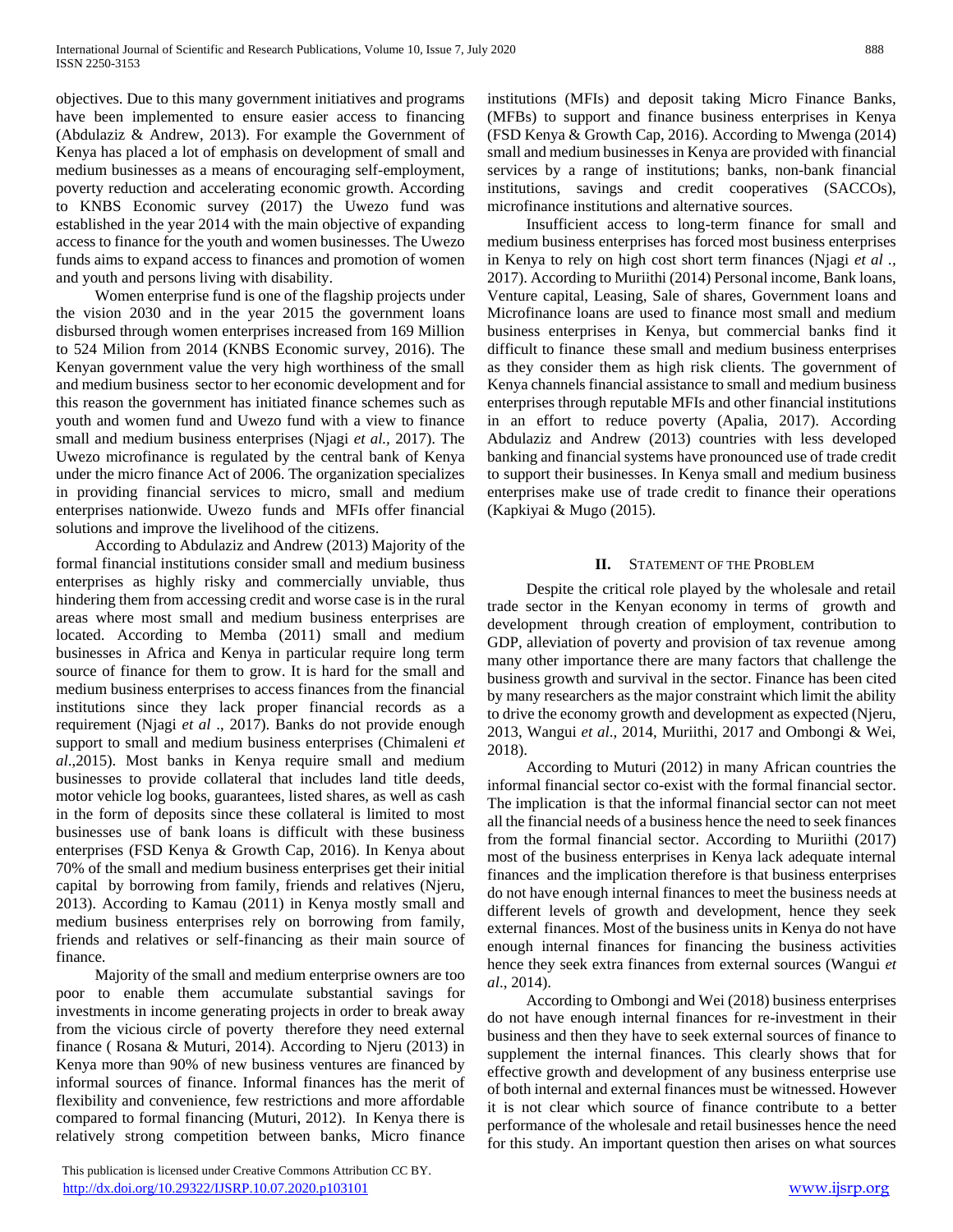of finance significantly contribute to the best performance of the wholesale and retail businesses in Kenya. Then this study aimed at determining the effect of sources of finance on financial performance of wholesale and retail businesses in Kenya.

 Considering previous studies done on influence of sources of finance on business performance for example Njagi *et al*., (2017) studied on capital structure and financial performance of small and medium business enterprises in Embu county, Kenya. The findings of the study implied that sources of finance affects the financial performance of the business. Their study only collected data from only one town and used a small sample size of 60 SMEs hence these findings may be difficult to generalize to the Kenyan economy. Ndemi and Mungai (2018) using a sample size of 88 SMEs studied formal credit financing and financial performance of small and medium business enterprises in Nanyuki town, Kenya. The study identified a positive association between formal financing and financial profitability of SMEs. Onyiengo *et al*., (2017) using a sample size of 320 SMEs studied the effect of access to finance on financial performance of SMEs in Mombasa county Kenya. The results of the study showed that access to finance has a significant effect on financial performance of the business. This study had a gap as it had a limited scope since it only collected data form one county.

 Mwangi and Maranga (2015) using a sample size of 40 SMEs studied the effect of capital structure on the financial performance of small and medium enterprises in Thika subcounty, Kenya. The findings of the study showed no significant effect of capital structure on financial performance of the business. Most of the previous studies considered had a gap in the scope of study, yielding conflicting results where some studies showed positive effect while others were negative also the sample used in some studies was small in size. This study filled this gap by considering more sectors of the economy which included wholesale and retail sector. The study also increased the study area by considering six counties other than a town or sub-county or one county. More so from the previous studies it is not clear which source of finance contributes most to the improved performance of wholesale and retail businesses in Kenya and hence this study was conducted to fill these gaps.

# **Objectives of the study**

 Generally this study was aimed at determining the effect of sources of finance on the performance of wholesale and retail businesses in Kenya.

# **Specific Objectives**

 The study was guided by following specific objective. To identify the effect of trade credit on the performance of wholesale and retail businesses in Kenya.

# **Theoretical Framework**

The study was guided by the following theories;

# **The trade-off theory**

 The developers of this theory were Modigliani and Miller (1958). This theory describes the concept that a company makes a choice on how much debt and how much equity to use by weighing

 This publication is licensed under Creative Commons Attribution CC BY. <http://dx.doi.org/10.29322/IJSRP.10.07.2020.p103101> [www.ijsrp.org](http://ijsrp.org/)

the costs and benefits and balancing them out. The important part of this theory is to explain the fact that business units are usually financed partly with debt and partly with equity. The theory shows that there are merits of debt which may include tax benefit but on the other hand there are costs of debt which may be costs of financial distress including bankruptcy costs of debt. The marginal benefit of any increases in debt mostly decreases as debt increases, while the marginal cost increases. According to Myers (1984), the firm target capital should consider the benefits and costs of debts.

 The target is determined by balancing debt tax shields against costs of bankruptcy. This theory is important as it helps the finance managers to make viable decisions when financing the business to ensure that benefits of the debt are more than costs. Trade off theory predicts a positive relationship between leverage and the profitability of the firm as bankruptcy costs decreases when the profitability of the firm increases. According to this theory many firms prefer to use debts due to the benefits like tax shields associated with them. The implication of this theory is that any firm has a specific maximum amount of debt. The empirical relevance of the trade off theory has been questioned. Myers (1984) suggested that if this theory was true, then firms in the real world ought to have much higher debt levels than we observe in reality. Large firms tend to have a greater diversification of activities that implies less likelihood of bankruptcy. According to trade off approach large firms tend to increase their level of debt so as to increase the debt tax shields. The usefulness of this theory to this study was testing the effect of debt financing on the financial performance of wholesale and retail businesses in Kenya.

# **Pecking Order Theory**

 Donaldson in 1961 suggested Pecking order theory and it was modified by Stewart Myers and Nicolas Majluf (1984). According to this theory firms are financially constrained due to the information asymmetry between managers/ owners and investors and then firms adopt a hierarchy in selecting sources of finance. According to this theory firms have to rank their sources of finances (Njagi *et al*., 2017). Depending on this theory firms have three main sources to fund the financial needs which are internal funds, debt and new equity. The theory claims that mostly firms prefer to use firstly internal finances such as excess liquid assets or retained earnings (Abdulaziz & Andrew, 2013). If it is necessary to turn to external finance firms use debt with little or no risk, which usually corresponds to short term debt and in the last place, firms will select external equity (Njagi *et al*., 2017).

 According to Abdulaziz and Andrew (2013) puts it that finances contributed internally are preferred by business enterprises since they are usually very cheap and easier to arrange for by giving a short notification. If internal financing is not sufficient to fund investment projects, external funding may be sourced and if they do, in order to minimize costs the managers have to choose debt before using equity. According to Njeru (2013) internal finances are preferred to firms because they are cheaper and easy to get at a short notice. This theory observes that businesses follow a hierarchy of financing and prefer internal financing first; debt is preferred over equity as equity would mean bringing external ownership into the company. The POT may fail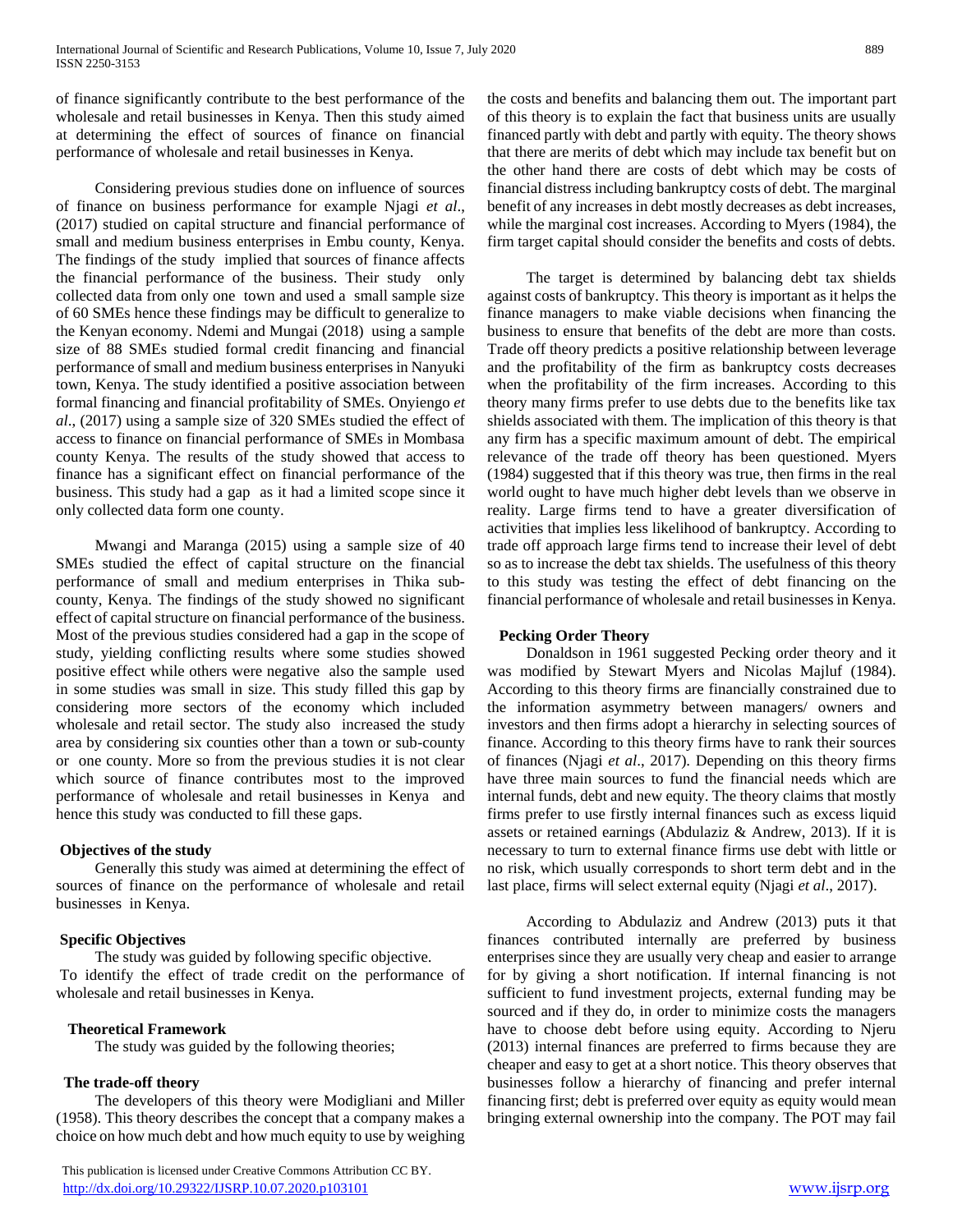to hold for some business units where information asymmetry is an important problem (Njagi *et al*., 2017).

POT is important as it signals to the public how the company is performing. This means if the company finances itself internally it means it is a strong company and if the company has external financing then this shows high level of confident that the company has high chance of satisfying its obligations (Wahome, 2017). According to this theory firms prefer equity when they perceive that its relative cost is low otherwise debt finance would be appropriate. (Njagi *et al.,* 2017) observed that managers or business owners will use those financial tools that appear to be more favorable in the moment they need financing. Managers or business owners seek equity finance even when growth opportunities do not exist, so that such cash flow can be used for perquisites rather than for enhancing firms' value.

 Manager wants free cash flows to invest in unprofitable project that generate cash so that salaries or perquisites may be enhanced rather than service debts. This means managers and business owners will use the financial tools that appear to be more favorable in terms of cost in the moment of financing the business ( Njagi *et al.,* 2017). If pecking order theory applies then it means that higher profitability will always corresponds to a very lower level of debt ratio. Pecking order theory shows a negative relationship between leverage and profitability. The critique of Pecking order theory is that it does not explain the influence of taxes and financial distress. The theory assumes that there is no target capital structure. The firms choose capital according to the following preference order; internal finance, debt finance and then equity finance. This may not be the case for most business enterprises as they may lack retained earnings (Abdulaziz & Andrew, 2013). The theory was useful to this study by testing the effect of internal equity financing on performance of the wholesale and retail business enterprises in Kenya.

# **Conceptual Framework**

 According to Mugenda and Mugenda (2003), a conceptual framework is a model that gives an in-depth explanation on the connections between the dependent and predictor variables. The purpose of a conceptual framework is to assist the reader to quickly see the proposed relationship between the independent and dependent variables (Memba, 2011). In this study the dependent variable; the performance of business and it contains element indicators that show the performance which include profit, ROA and ROE. The independent variables of the study was sources of finance which included formal loans, trade credit, Internal equity finances (Internal finances) and informal finances. The moderating variable was the business size which was (Assets and number of employees).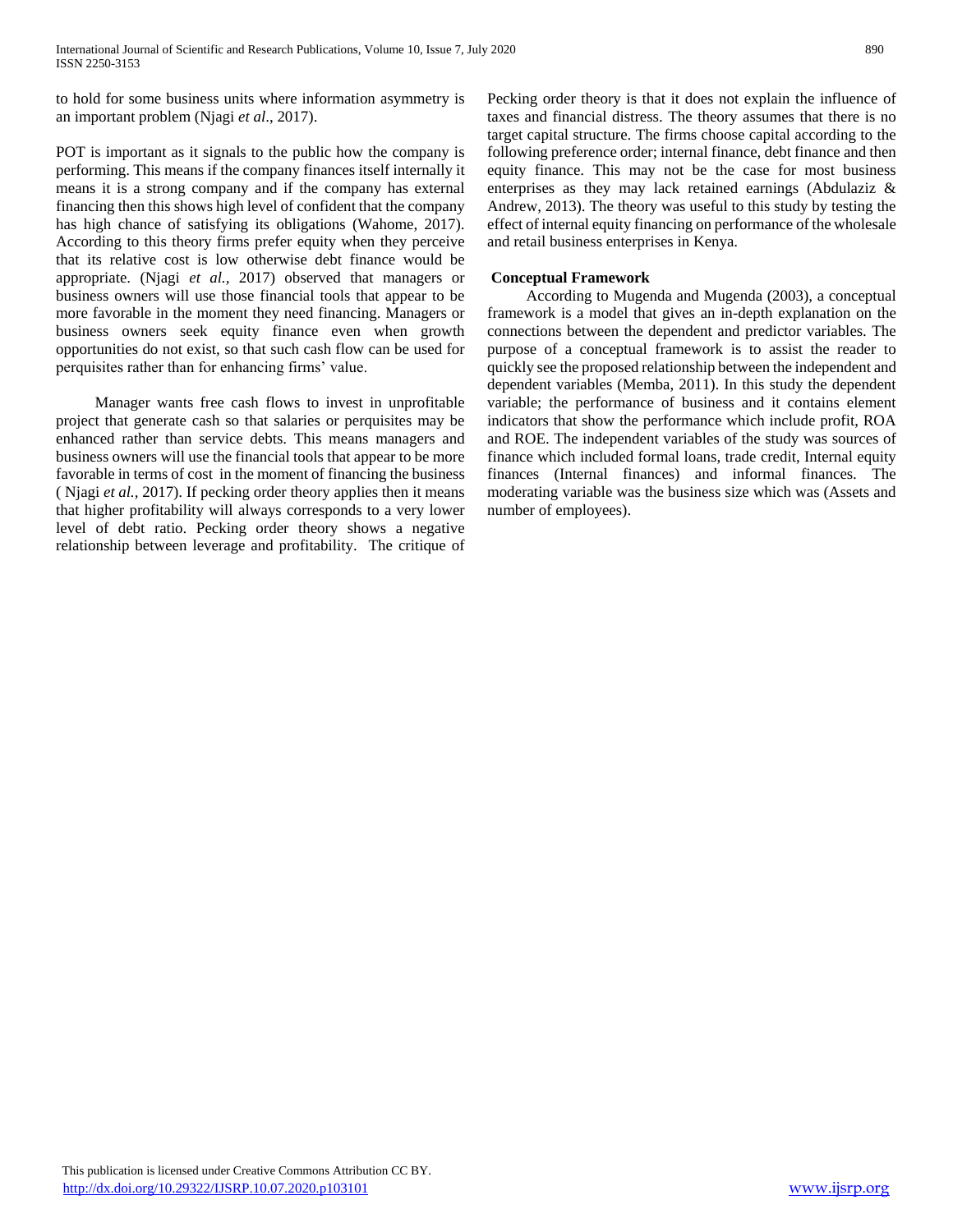

# **Trade credit**

 Trade credit is where the supplier delivers goods and services to their customers and payment is made at a deferred date (Vicente, 2012). Trade credit is an agreement between the supplier and the trade customers to delay payment of goods or services after they are delivered or provided (Abdulaziz & Andrew, 2013). It is where by the supplier agrees to provide raw materials or final products and the payment is made on a later date (Njagi *et al*., 2017). The credit period is normally determined by the institution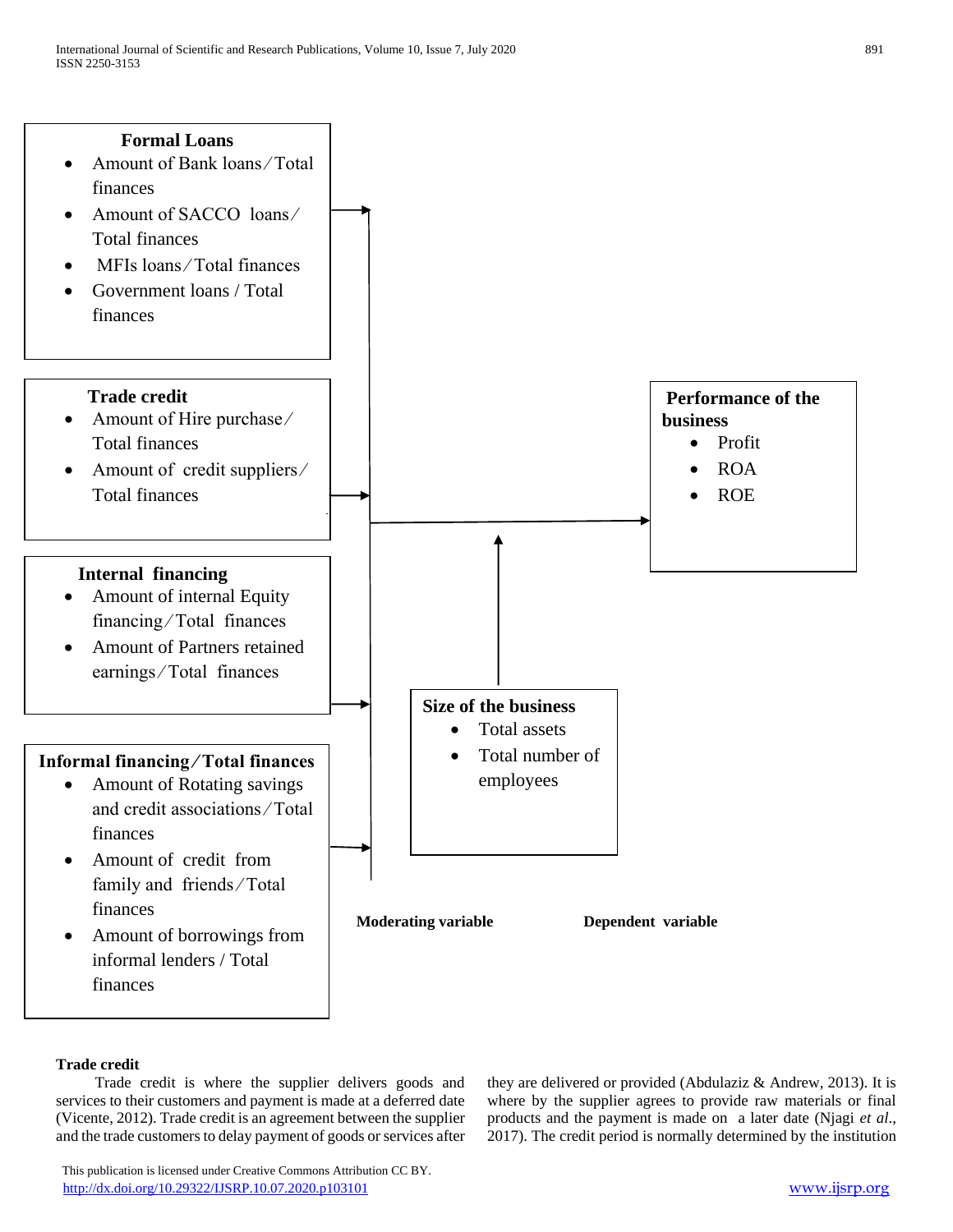allowing the credit, and as agreed upon by both parties (Vicente, 2012). Trade credit amount may be determined by the type of products, where if they are fast moving or which have high turn over may need a shorter credit term, since the products which have slow turn over take long to generate cash flows may then need longer credit terms, the financial capability of the seller also influences the amount of credit the debtor should receive, buyers credit worthiness is also a very important factor in determining the credit amount and period of payment (Kapkiyai & Mugo, 2015). With the use of trade credit, borrowers might encounter capital market imperfections in the form of asymmetric information and transaction cost (Quaye & Sarbah, 2014).

 Suppliers give credit to business enterprises hoping that the business will make profit and will have high ability to pay back (Njeru, 2013). Trade credit is a very vital external source of working capital financing and mostly it is a short term credit extended by the suppliers of goods and services in the usual course of the business to a debtor in order to increase sales. According to Mwangangi (2013) trade credit may have features like there are no formal legal instruments or acknowledgement of a debt, it is normally an internal arrangement of the buyer and the seller, it is a spontaneous source of financing and it is very expensive source of finance if the payment is not made within the agreed discount period. Trade credit is said to have merits like reducing the capital requirement, it is easy and automatic source of short term finance, it helps the business to focus on its core activities and it is also said not to require any negotiation or formal agreement between the creditor and the debtor (Waithaka & Njeru , 2015).

 Trade credit is important mostly to the businesses with low probability in getting external funding through credit institutions such as banks (Kapkiyai & Mugo, 2015). According to Waithaka and Njeru (2015) trade credit is a very important alternative financing to bank loans for any business unit in any economy. Trade credit can be applied by firms to increase sales volumes and thus profitability but can cause liquidity problems if not efficiently managed (Mwangangi, 2013). The main reason why firms sell on credit is to expand their sales and maintain the market share (Omondi, 2014). If the firm sells on credit it incurs incremental production and selling costs, administration costs such as credit investigation and supervision costs and collection costs such as bad debts increases (Kapkiyai &Mugo, 2015).

 When the buyer buys the goods on credit one has the advantage of not paying for the goods immediately and then the available cash can always be retained for other short term business needs (Njagi *et al*., 2017). Suppliers usually have more information on customers and they tend to give them credit more as compared to banks (Waithaka & Njeru, 2015). Credit to the buyer by the supplier informs the buyer that the seller really value their trustworthy and has high confidence that the buyer will always pay their bills when due and this makes the buyer to continue purchasing (Kapkiyai & Mugo, 2015). When sellers give goods on credit they don't receive cash immediately and this may reduce their cash flow for some time (Njagi *et al*., 2017).

 More so when sellers give goods on credit they may need to obtain some reports on the credit worthiness of the customer (Waithaka & Njeru, 2015). A seller who sells goods on credit has an advantage over the competitors who do not offer credit because the seller may make more sales hence increasing the profit margin of the business and also have high probability of retaining many customers (Njagi *et al*., 2017).Trade credit is mostly given without interest charges so long as the buyer pays their balance on time. Mostly businesses that operate on credit terms may extend to their customers different types of discounts to encourage them pay for the goods promptly this not the case with the banks (Waithaka  $\&$ Njeru, 2015). Trade credit is a very important source of financing for firms.

 According to Abdulaziz and Andrew (2013) firms increase the level of trade credit used when their alternative sources of finance are limited. The supplier by using the trade credit has an advantage over traditional and more formal systems of financing (Njagi *et al*.,2017). The supplier can be able to investigate the credit worthiness of their clients and has better ability to monitor and enforce repayment of credit. The supplier has a cost advantage over financial institutions in offering credit to a buyer ( Waithaka & Njeru , 2015). The delayed payment can allow the buyer to verify the quality of the products (Njagi *et al*., 2017). The suppliers are said to have advantage of information acquisition and this may be true since the supplier may visit the buyers premise more often than any other financial institutions would and to the supplier this information is of low cost and quickly accessible (Waithaka & Njeru,2015). When trade credit is compared with formal loans then the creditor is said to have advantage of controlling the buyer since the financial institution have limited powers over the buyers, unlike the supplier who may threaten to cut future supplies in the event the borrower action indicates reduced chances of repayment (Kapkiyai & Mugo, 2015 ).

 The supplier is also said to have advantage in salvaging value from existing assets since incase the buyer defaults in repaying for the goods supplied the supplier takes the supplied stock and resale thus saving the assets of the buyer. This will be at a lower cost than a financing institution since they will require to sale the collateral assets to pay off the firm's loan. The supplier also has the advantage of an established network for resale of the good recovered. The liquidation advantage derives from the ability of the supplier to extract greater liquidation value from the inputs collateralized in case of default ( Mwangangi, 2013). Trade credit may involve the open accounts or simple credit where if the supplier is satisfied with the credit worthiness of the buyer the goods are dispatched as requested by the buyer (Waithaka and Njeru, 2015). Trade credit amount may be determined by the type of products. If the products are fast moving or which have high turn over may need a shorter credit term. Since the products which have slow turn over take long to generate cash flows may then need longer credit terms. The financial capability of the seller also influences the amount of credit the debtor should receive. Buyers credit worthiness is also a very important factor in determining the credit amount and period of payment (Kapkiyai & Mugo, 2015).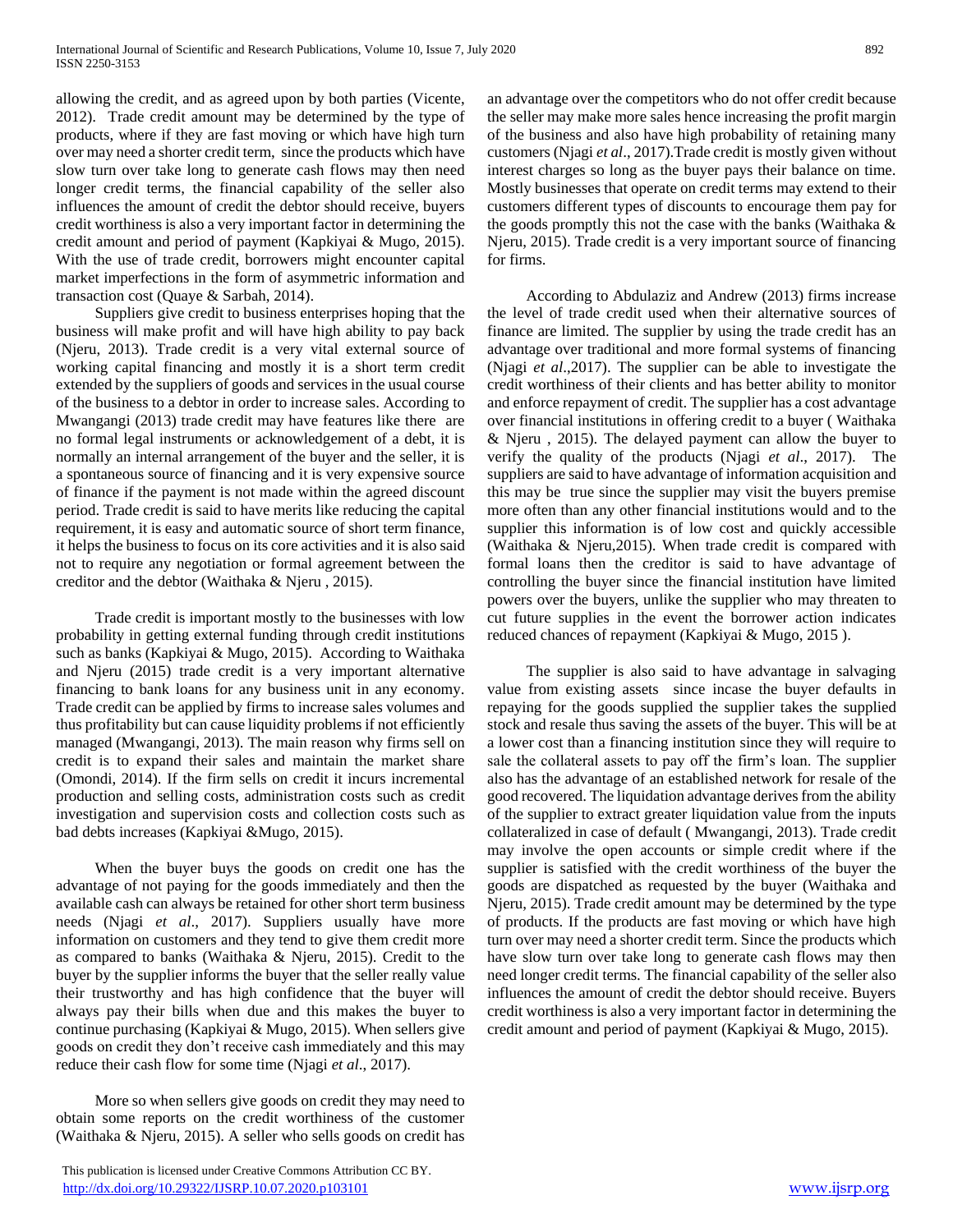## III. RESEARCH METHODOLOGY

#### **Research Design**

 Kombo and Tromp (2006) explain research design as the glue that puts all the components in a research project together. The study made use of descriptive research design. Descriptive design is a method of collecting information by distributing a structured questionnaire to a sample of individuals or interviewing the individuals. This research design is appropriate for answering questions on the current state of affairs (Stangor, 2011). A descriptive research design attempts to describe things like attitudes ,values, possible behaviours and characteristics and it also allows for collection of large data which enables the researcher to generalize the findings to the large population (Mugenda & Mugenda , 2003) .

 A research design is the glue that holds all of the elements in a research project together. A design is used to structure the research, to show how all of the major parts of the research project work together to try to address the central research questions (Kombo & Tromp 2006). Orodho (2003) defines research design as the scheme outline or a plan that is used to generate answers to research problems. A research design can be regarded as an arrangement of conditions for collection and analysis of data in a manner that aims to combine relevance with the research purpose. It is the conceptual structure within which research is conducted. It constitutes the blue print for the collection, measurement and analysis of data (Kothari, 2003). A research design is a plan showing how the problem under investigation will be solved. The function of a research design is to ensure that the evidence obtained enables the study to answer the research question as unambiguously as possible.

 The study design adopted for this study is descriptive survey design. The descriptive design is a method of collecting information by inter-viewing or administering a questionnaire to a sample of individuals (Orodho, 2003). It can be used when collecting information about people's attitudes, opinions, habits or social issues (Orodho & Kombo, 2002). Descriptive design is appropriate since it answers questions on the current state of affairs as it provides a "snapshot" of thoughts, feelings, or behaviors at a given place and time (Stangor, 2011). The design was used because it was appropriate in the collection of original data about selected units in the problem areas and offers making descriptive assertions about a large population relying on preexisting information. Since the design uses one or more variables to collect data and then attempts to explain the status of the variables, it was used to describe the relationship between sources of finance and financial performance of business enterprises in Kenya.

#### **Research philosophy**

 Research philosophy is a belief about how data about a phenomenon should be gathered, analyzed and used (Jackson, 2013). The fundamental question in any field of study concerns what constitutes acceptable knowledge in that field. Ihuah and Eaton (2013) noted research philosophies to include: positivism,

 This publication is licensed under Creative Commons Attribution CC BY. <http://dx.doi.org/10.29322/IJSRP.10.07.2020.p103101> [www.ijsrp.org](http://ijsrp.org/)

epistemology and Constructivist among others. The main philosophy that guides social scientist researchers is positivism. Epistemology poses questions on what is the relationship between the knower and what is known (Jackson, 2013). Constructivist philosophy sees the world as constructed, interpreted and experienced by people in their interactions with each other and with wider social systems. It beliefs that the truth and meaning do not exist in some external world but are created by the subjects interactions with the world meaning that it is constructed but not discovered. The purpose of inquiry is to understand a particular phenomenon not to generalize to a population (Antwi & Hamza, 2015).

 Positivism is a philosophy of science that seeks facts of social phenomena with little regard for the subjective status of an individual (Ihuah & Eaton, 2013). Positivism says that reality exist external to the researcher and must be investigated through the rigorous process of scientific inquiry. It beliefs that the world is independent of our knowledge of it, "it exist out there". The study adopted the positivist philosophy which advocates for an objective interpretation of reality using hard data from surveys that are structured, formal, and have a specific and detailed plan (Antwi & Hamza, 2015). The data collection focuses on gathering hard data in the form that enable evidence to be presented in quantitative form. Researchers who work from this perspective explains in quantitative terms how variables interact, shape events and cause outcomes (Ihuah & Eaton, 2013). In positivism philosophy the research and researcher are independent of one another and this research can be measured using a questionnaire (Ihuah & Eaton, 2013).

#### **Study population**

 Population refers to the whole group of individuals, events or objects taken from general population having similar observable features (Kombo & Tromp, 2006). Target population refers to the entire group of individuals or objects from which the study seeks to generalize its findings ( Mugenda & Mugenda, 2003). The population of the study included all the 1.56 Million licensed small and medium business enterprises in Kenya ( KNBS Economic survey, 2017). The target population was drawn from all the 560,000 licensed business enterprises in Nairobi County, Mombasa County, Machakos County, Makueni County, Kajiado County and Kitui County (KNBS County statistical abstract, 2017). However the major focus was on the accessible population of 310,000 licensed businesses in the wholesale and retail trade in the six counties. The accessible population is that proportion of the target population that the researcher can access easily and conveniently. The business enterprises in the six counties were selected because these counties were convenient for the researcher to get the information that was required.

#### **Sampling Frame**

 A sampling frame is the list of all the items where a representative sample is drawn for the purpose of research (Mugenda and Mugenda, 2003).The sampling frame constituted all the 310,000 licensed wholesale and retail businesses in Nairobi County, Mombasa County, Machakos County, Makueni County, Kajiado County and Kitui County (KNBS County statistical abstract , 2017). See attached Appendix V. The businesses in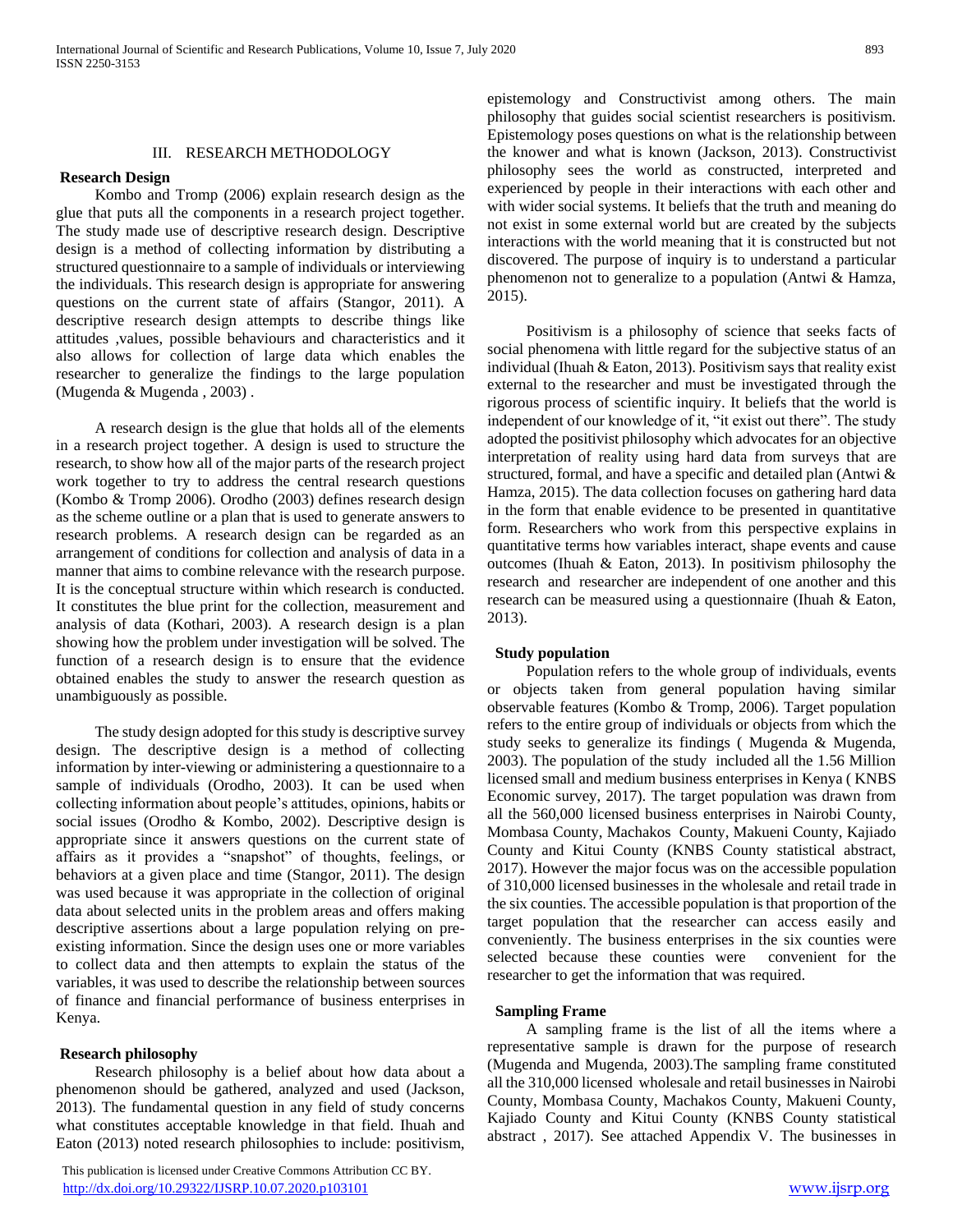wholesale and retail trade sector were selected because the sector had high failure according to KNBS economic report 2016. The sector was made up of 57.1% of licensed businesses in Kenya ( KNBS Economic survey, 2017). Hence the researcher could get enough required information from the sector.

#### **Sample and Sampling Technique**

 This section outlined the sample and the sampling technique used to get the sample. The section was divided into two parts: part one the sample size and part two comprised of the sampling technique. A population is a group of individuals, objects or items from which samples are taken for measurement. Population refers to an entire group of persons or elements that have at least one thing in common. Population refers to a large group from which a sample is taken (Kombo & Tromp, 2006).

 Business enterprises are scattered across the length and breadth of the country with most of them located in the urban centers. The target population will be drawn from all licensed small and medium business enterprises in Kenya. The wholesale and retail trade activities are enmeshed in a wide range including but not limited to agricultural sector, business enterprises, fabrication, manufacturing, micro financing, cyber cafés among others conducting their businesses locally and internationally. The firms operate in varying markets, in the urban, rural, local, national, regional and international settings. They exemplify different levels of skills, capital, sophistication and growth orientation, and operate in the formal or the informal economy.

 The target population will be representative to registered business enterprises in the country by operational wholesale and retail trade. Data was collected through a structured questionnaire and the questionnaire was administered using drop and later pick method. The study used a sample of 384 wholesale and retail businesses from the selected counties. Using a simple random sampling technique the study selected six counties which was used to provide the sample frame for this study. Using excel random sample the following six counties were selected for this survey. The proposed six counties include Nairobi county, Mombasa county, Machakos county, Makueni county, Kajiado county and Kitui County.

#### **Table 3.1: Sampling Distribution**

| Sector          | Accessible | Sampl |
|-----------------|------------|-------|
|                 | Population |       |
| Wholesale trade | 103.719    | 128   |
| Retail trade    | 206.181    | 256   |
| Total           | 310,000    | 384   |

#### **Source:** KNBS County statistical abstract 2017

#### **Data Collection Instruments**

 Instruments involve designing, developing, pilot testing, validation and compilation of final instrument. The researcher made use of questionnaires for the collection of data from owners or managers of wholesale and retail businesses under study. Anonymity of the respondents was ensured and this increased the

 This publication is licensed under Creative Commons Attribution CC BY. <http://dx.doi.org/10.29322/IJSRP.10.07.2020.p103101> [www.ijsrp.org](http://ijsrp.org/)

chances of getting honest replies. The questionnaires allow the researcher to collect variety of information cheaply (Mugenda & Mugenda, 2003). The researcher also used secondary data methods to collect information on wholesale and retail businesses.

 The secondary data was obtained from written information which includes review of journals and literature relevant to the subject matter of this research. The sources also included newspapers, magazines and official policy documents of the Kenyan government that are relevant to the study. Other sources will be electronic search which will include internet websites. According to Hamilton, (2010), secondary data relies on experts conclusions about a particular focused on the accounts of the past that were created by other people.

# **Data Collection Procedure**

 Data collection refers to gathering of information to prove some facts (Kombo & Tromp, 2006). Before the start of data collection, an introduction letter authorizing data collection was obtained from the university and then used to process a research permit from NACOSTI. The drop and later pick method was used in administration of the questionnaire as it gave respondents enough time to think about their responses carefully without interference. Drop and later pick method also helps to collect data from a large representative sample (Chimaleni *et al* ., 2015). Prior to data collection, an introduction letter authorizing data collection was obtained from the department and then processing of a research permit from NACOSTI using the online process was done.

Sample size retrieved from the financial statements of the business enterprises. The study used two categories of data which included primary and secondary data. The processing of data means editing, coding, classification and tabulation so that they are agreeable. Primary data was collected using researcher administered questionnaires to sampled business enterprises. The drop and later pick method was used and this allowed the respondents to give their responses in a free environment. The researcher trained three research assistants on all issues pertaining to the data collection procedures and techniques before they could carry the data collection process during the process of the study. The research assistants helped in assisting the researcher in gathering the necessary information which was used in responding to the research question. Secondary data on financial performance was

#### IV. FINDINGS AND DISCUSSION

#### **Response Rate**

 Response rate refers to number of the questionnaires completely filled by the respondents against the total questionnaires administered ( Njagi *et al .,*2017). The researcher issued a total of three hundred and eighty four questionnaires (384) where a total of three hundred and fourteen (314) responses were received, translating into 81.8% response rate. However, fourteen questionnaires were poorly done and so they had to be discarded from being used for analysis, hence the correct filled questionnaires used were three hundred (300) that led to a vivid and subjective analysis that translated to a higher outcome of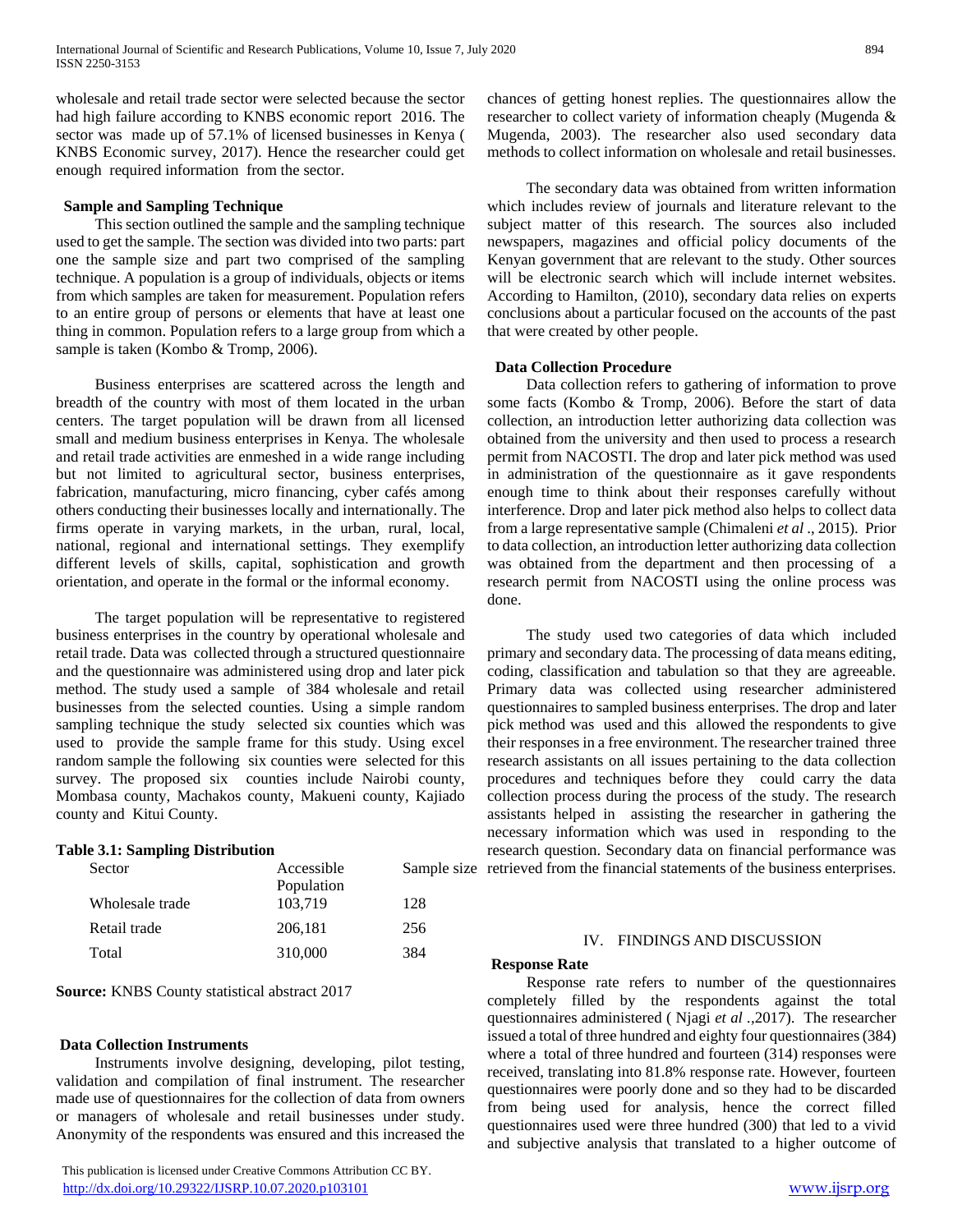78.1%. This high rate of response was attributed to the use of self-administered questionnaires and respondents were also assured high level of confidentiality. Mugenda and Mugenda (2003) puts it that a response rate of 50 percent is adequate, 60 percent is good and 70 percent is excellent. Njeru (2013) considered that 50% to 75% is sufficient for data analysis. Based on this assumption, the response rate of 81.8% in this study was therefore very good and was considered useful to make conclusions for the study.

#### **Table 4.1: Response Rate**

| <b>Responses</b> | <b>Frequency</b> | <b>Percentage</b> |
|------------------|------------------|-------------------|
| Responded        | 314              | 81.8              |
| Did not Respond  | 70               | 18.2              |
| Total            | 384              | 100               |

 Table 4.1 shows high response rate. This was associated with the procedures of data collection, where the researcher prenotified the potential participants of the intended survey, utilized a self-administered questionnaire where the respondents completed and immediately after, they were picked. Follow up calls were also made to clarify queries in the questionnaires. These findings were in line with Njeru (2013) where the study observed that use of self-administered questionnaires give respondents enough time to provide well thought responses and there is always high response rate. Njagi *et al.,*(2017) studied on equity financing and financial performance of small and medium enterprises in Embu town, Kenya and the study administered 60 questionnaires out of which 41 questionnaires were collected fully filled and returned. The response rate was 68.3% and this high response rate was attributed to the use of self-administered questionnaires to collect the data.

# **Background Statistics**

 This section summarized the characteristics of the general data statistics. The results of the tests on the differences in means of all predictor variables were considered on dependent variable and the moderating effect of size of business on the effect of sources of finance on performance of wholesale and retail businesses in Kenya. Their respective mean, range, standard deviation, kurtosis, minimum and maximum values were considered. Descriptive statistics were also used to describe the basic features of the data in the study and the key trends of the variables over the period. They provided simple summaries of the measures. Descriptive statistics such as graphs, key categorizations and percentages were used to analyze the data.

# **Location of Respondent**

 The researcher sought to determine the number of respondents and their location for an easier survey and a more knowledgeable approach on the credit environment and the scale management of the research. From the Table 4.5 below, it was evident that most Respondents occurred in the main cities and town. The study showed that high numbers of the wholesale and

 This publication is licensed under Creative Commons Attribution CC BY. <http://dx.doi.org/10.29322/IJSRP.10.07.2020.p103101> [www.ijsrp.org](http://ijsrp.org/)

retail businesses were found in Kitui, Nairobi and Mombasa. The results were as presented in Table 4.8 below.

# **Table 4.8: Respondent's location**

| County          | Frequency | Percentage |
|-----------------|-----------|------------|
| Nairobi County  | 53        | 17.7       |
| Mombasa County  | 51        | 17.0       |
| Machakos County | 48        | 16.0       |
| Makueni County  | 47        | 15.7       |
| Kajiado County  | 43        | 14.3       |
| Kitui County    | 58        | 19.3       |
|                 | 300       | 100        |

 A total of three hundred respondents answered the research questionnaires well. Nairobi county represented 17.7 percent, Mombasa county had 17.0 percent, Machakos county had 16.0 percent, Makueni county had 15.7 percent, Kajiado county had 19.3 percent and lastly Kitui county that had 19.3 percent. This response rate was too high and it agreed with Njeru (2013) that many businesses are located in town centers.

#### **Registration Status**

 The researcher sought to establish the registration status of the business enterprises. It was established that (95%) of the businesses were registered hence were in a position to obtain financial assistance from any financial institution. The information was obtained from the data presented in Table 4.9.

#### **Table 4.9: Registration status of the business**

| <b>Status</b>  | <b>Frequency</b> | Percentage |
|----------------|------------------|------------|
| Registered     | 285              | 95         |
| Not Registered | 15               |            |
| <b>Total</b>   | 300              | 100        |

 Out of the considered three hundred businesses the registered enterprises were two hundred and eighty five, this was sufficient enough for giving meaningful data analysis. These findings show that many of the businesses were registered and this was associated with the fact that it is a requirement by law for registration of business enterprises. These findings agreed with Njeru (2013) that many businesses are registered due to the requirement of the law. The implication in terms of sources of financing is that majority of the business enterprises depend on private sources of capital, either in form of debt from commercial banks or internal equity from savings, family or friends, Thus, these businesses do not access public sources of financing that are associated with listing in the stock exchange.

# **Form of ownership**

 The researcher sought to establish the different forms of ownership. This ownership included sole proprietorship,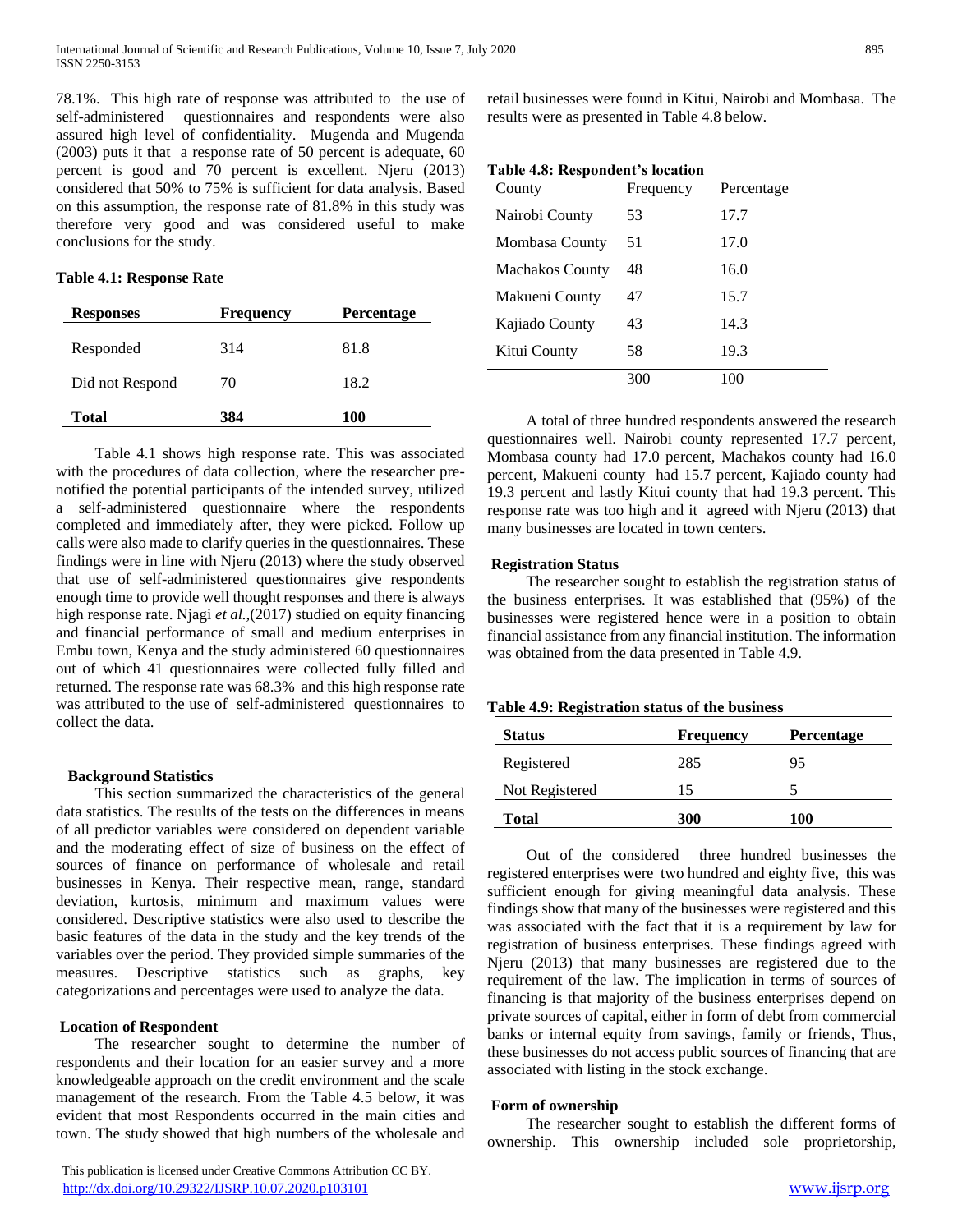partnership and company among others. The data presented in Table 4.7.

| Form                | <b>Frequency</b> | <b>Percentage</b> |
|---------------------|------------------|-------------------|
| Sole proprietorship | 285              | 95.0              |
| Partnerships        | 15               | 5.0               |
| <b>Total</b>        | 300              | 100               |

 It was established that sole proprietorship was 95% and partnership was 5%. However there was no company or any other form of businesses among the wholesale and retail businesses. These findings agreed with Njagi *et al* ., (2017) where it was revealed that 90% of the businesses were formed through sole proprietorship while 7% represent partnership kind of business and limited companies represented 3% of the businesses. The most preferred form of businesses in both studies was seen to be sole proprietorship. This could be highly attributed to the ease in legal requirement during formation, small amount of capital requirement and exercising full control of the business while least preferred form of business was limited companies which was associated with the long and expensive procedures when forming companies..

 The study also agreed with Njeru (2013) where most of the business enterprises are seen to be sole proprietorships as they require few legal formalities to form and the capital requirement is also low when compared to other forms of business units. Hence many small and medium business enterprises are usually started as sole proprietorships; the study also found that many businesses were said to be owned by individuals not group. The findings of this study also agreed with the findings of the KNBS economic survey (2017) that most of the licensed business enterprises are operated by the owner where their survey found a high percentage of 92.2% sole proprietorship. According to this survey most of the businesses were operated and owned by individuals who were in retail businesses of buying and selling of goods independently.

 The results also agreed with Kimunyi (2015) who studied factors influencing performance of small and medium tea firms in Mombasa county, Kenya. From their findings, the study found that majority of the respondents 52% showed self owned and self run businesses, those who indicated self owned and family run were 25% ,19% of the respondents were said to be self owned and employees run while least indicated third party owned and employees run were only 4%. This means that most of the business enterprises are sole proprietorships.

# **Length of operation**

 Establishment of the period of operation for the business was also sought by the study. The data was presented in Table 4.11.

| Table 4.11: Length of operation for the business |                  |                   |
|--------------------------------------------------|------------------|-------------------|
| Length of operation                              | <b>Frequency</b> | <b>Percentage</b> |

| <b>Total</b>   | 300 | 100  |  |
|----------------|-----|------|--|
| Above 10 Years | 39  | 13.0 |  |
| $5 - 10$ years | 216 | 72.0 |  |
| Less than 5    | 45  | 15.0 |  |

 It was noticed that (72%) of the businesses had been in operation for 5-10 years. This number had operated long enough to give reliable information on performance of wholesale and retail businesses. These results agreed with Musamali and Kipkirong (2013) that older firms do not fail at high rate than the younger firms since the older firms have high access to finance due to the high assurance that they give to the lenders on their financial sustainability. More so the older firms are considered to have established good relationship with lenders and are observed to have high probability of accessing funds from the lenders. The study also agreed with Njagi *et al .,* (2017) where it was revealed that majority (46%) of the businesses have been in existence for a period of 2-5 years, while 44% of the businesses have been in operation for a period of 6-10 years.

 Businesses that had been in operation for a period of less than a year were 7% and those above 10 years of operation are 3%. This indicates that 46% of the businesses are in the early stages of growth while 44% of the business units have exceeded the infancy stage of growth. According to Kangala (2016) it is clear 39% of the respondents indicated they had worked for 6-8 years, 34% had worked between 8-10 years, 15% indicated between 3 to 5 years and 12% had over 10 years. Results implies that majority of the respondents had worked long enough in their designated positions in the firm hence were in the best position to give accurate information need in the study.

#### **Business location**

 The researcher sought to establish the location of the businesses to ascertain whether they were within the central business district (CBD) or not. The nearness to CBD would imply proximity to information about financial services (Njeru, 2013). Those near the CBD had high chance of being aware of the presence of loans leading to acquiring the same as opposed to those far from the CBD. The responses were presented in Table 4.12.

| Table 4.12: Proximity of the business from CBD |  |  |  |  |  |
|------------------------------------------------|--|--|--|--|--|
|------------------------------------------------|--|--|--|--|--|

| Length of operation | <b>Frequency</b> | <b>Percentage</b> |
|---------------------|------------------|-------------------|
| Near CBD            | 168              | 56.0              |
| Far from CBD        | 132              | 44.0              |
| <b>Total</b>        | 300              | <b>100</b>        |

 It was however established that most (56%) of the businesses were located within the CBD. This implies that high numbers of the businesses were within the CBD hence able to access loans and thus give more reliable information concerning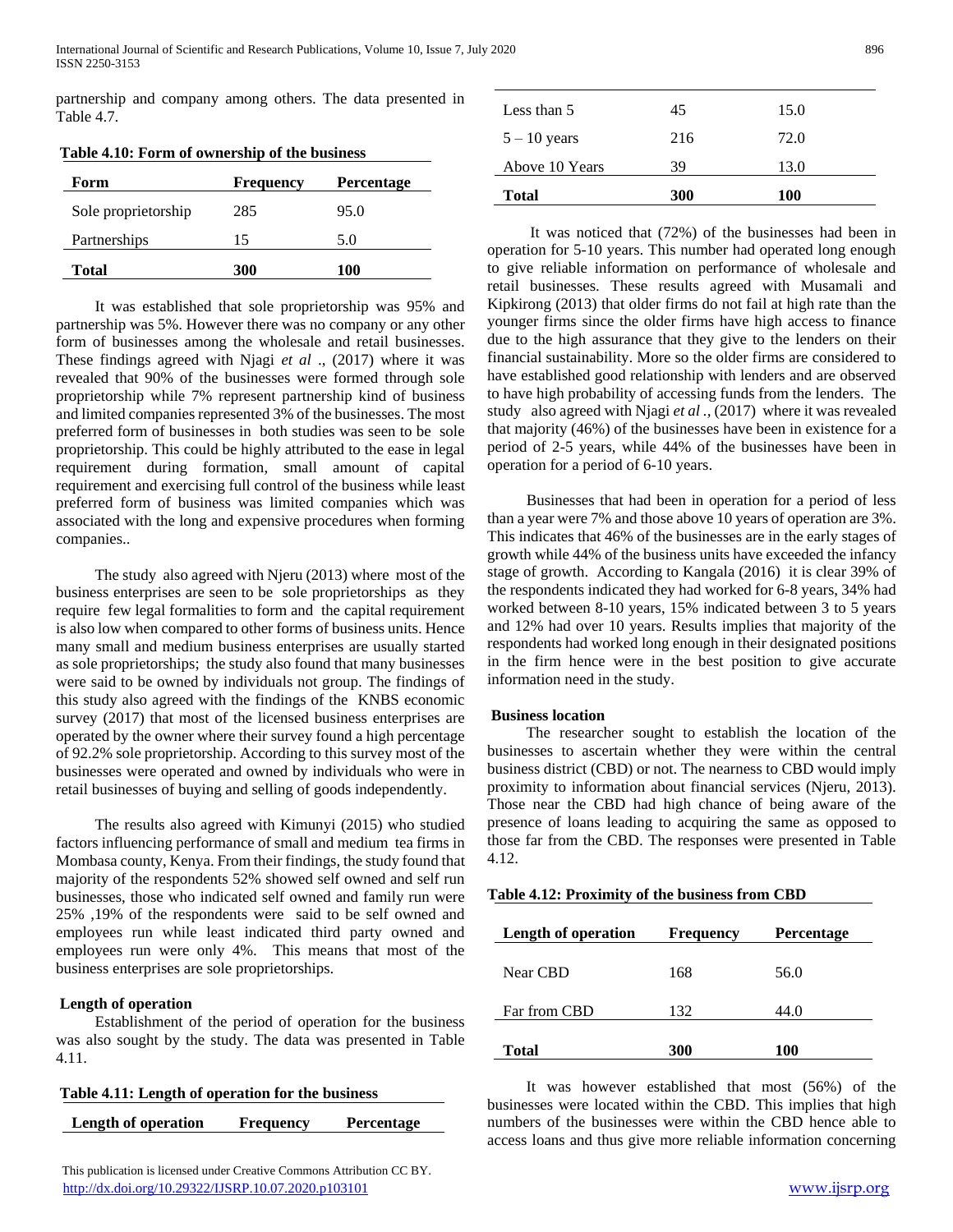the effect of loans on performance. The findings agreed with Njeru (2013) where the study stated that businesses near towns or within towns have high chances to get financial information.

# **Number of employees**

 The researcher sought to establish the number of employees for the business and it was found that 95% of the business enterprises under the study had 1- 9 employees. The results were presented in Table 4.1

# **Table 4.13: Number of employees**

| <b>Number</b> | <b>Frequency</b> | Percentage |
|---------------|------------------|------------|
| 1-9           | 285              | 95.0       |
| 10-49         | 15               | 5.0        |
| 50-100        | 0                | 0.0        |
| Over $100$    | ∩                | 0.0        |
| Total         | 300              | 100        |

 It was found that 95% of the businesses under the study had 1- 9 employees. This means that most businesses were small or medium and thus requiring more financial support. These results agreed with Caroline and Muturi (2015) that many businesses are established as family businesses and may not seek growth plans. Njeru (2013) found that most of the small and medium business enterprises had between 1-5 members of staff and those which were found to have more than five members were roughly 25%. The results also agreed with the findings of KNBS economic survey (2017) which found out that most of the business enterprises employ 1-9 employees and this was supported by a high percentage of 92.2%.

# **Effect of trade credit from suppliers on performance of wholesale and retail businesses**

 The researcher sought to establish the usage of trade credit by the wholesale and retail businesses. The results were presented as follows in Table 4.26.

| Table 4.26: Credit from suppliers |           |                   |
|-----------------------------------|-----------|-------------------|
| <b>Response</b>                   | Frequency | <b>Percentage</b> |
| Yes                               | 189       | 63.0              |
| No                                | 121       | 37.0              |
| Total                             | 300       | <b>100</b>        |

 From Table 4.26 It was reported that a total of 63% of the respondents had used trade credit to finance their businesses while 37% had never used trade credit to finance their business. This explains why some businesses did not seem to be interested on formal loans since they could get goods on credit from their suppliers and then pay later.

# **Table 4.27: Coefficients for trade credit**

|    |                 |              |       | Standar  |                         |              |  |
|----|-----------------|--------------|-------|----------|-------------------------|--------------|--|
|    |                 | Unstandardiz |       | dized    |                         |              |  |
|    |                 | ed           |       | Coeffici |                         |              |  |
| М  |                 | Coefficients |       | ents     | Т                       | Sig.<br>Std. |  |
| od |                 |              | Std.  |          |                         |              |  |
| el |                 | в            | Error | Beta     | В                       | Error        |  |
|    | (Constant)      | 1.334        | .222  |          | .132                    | .000         |  |
|    | Trade<br>credit | 0.384        | 1.060 | .254     | 13.49<br>$\overline{6}$ | .000         |  |

a Independent Variable: Trade credit

From table 4.27, the linear regression model for performance of wholesale and retail businesses was as follows

 $Y = \beta 0 + \beta_2 x_2 + \epsilon$ 

Where;

 $Y =$  Performance of wholesale and retail businesses in Kenya

 $\beta_0$  = Constant (Y- Intercept)

Ɛ= Standard Error term

 $X_{2=}$  Trade credit

 Performance of wholesale and retail businesses in Kenya  $Y = 1.334 + 0.384$  trade credit. From regression results, 0.384 unit increase in trade credit resulted into one unit increase in performance. The findings showed that there is statistical positive association between trade credit and performance of the business unit. These results are in line with Kapkiyai and Mugo (2015), Chimaleni *et al*.,(2015) who found that trade credit positively affected liquidity, profit margin and returns on assets. However the study disagrees with Martin and Filip (2016) who observed an inverse correlation.

The researcher further sought to establish the proportion of the trade credit to the grand total finances. The results were as per Table 4.28 below

|  | Table 4.28: Proportion of trade credit obtained by the |  |  |  |
|--|--------------------------------------------------------|--|--|--|
|  | wholesale and retail businesses                        |  |  |  |

| of<br><b>Type</b> | Amount<br>borrowed | <b>Proportion of</b><br>trade credit |            |
|-------------------|--------------------|--------------------------------------|------------|
| trade credit      | (Ksh)              |                                      | Percentage |
| Hire              |                    | 0.044                                |            |
| purchase          | 950,000            |                                      | 4.4%       |
| Simple            |                    | 0.052                                |            |
| credit            | 1,120,000          |                                      | 5.2%       |
| <b>Total</b>      | 2,070,000          | 0.096                                | $9.6\%$    |

 From Table 4.28 it was reported that simple credit made 5.2% of the financial support on wholesale and retail traders while the hire purchase contributed 4.4%.

 The researcher further considered establishing the linear regression model on the trade credit and performance of the business. The results were as per Table 4.29 below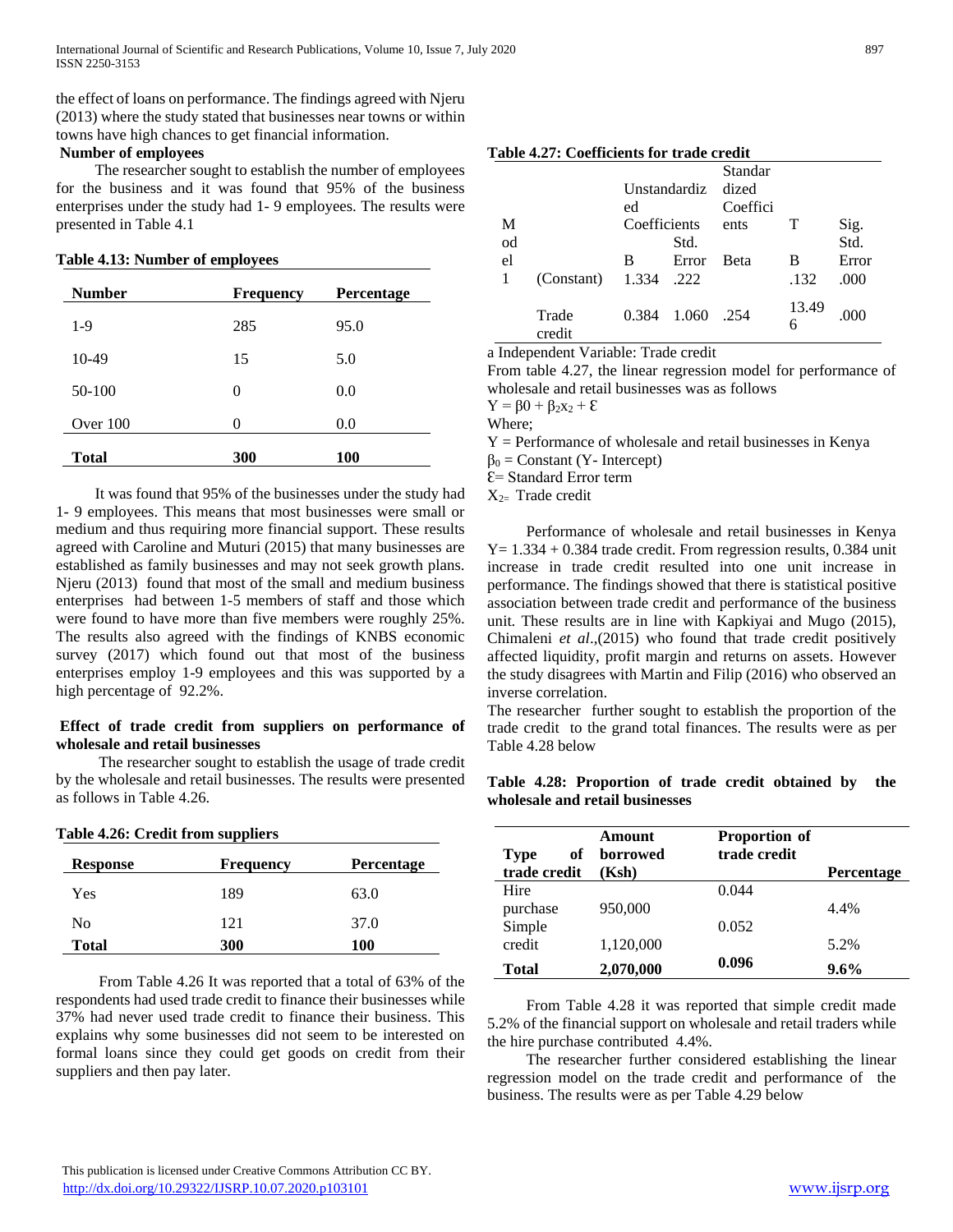|  |  |  |  | Table 4.29: Model Summary for trade credit |
|--|--|--|--|--------------------------------------------|
|--|--|--|--|--------------------------------------------|

| Model | R     |      | R Square Adjusted Std. Error |          |  |
|-------|-------|------|------------------------------|----------|--|
|       |       |      | R Square of                  | the      |  |
|       |       |      |                              | Estimate |  |
|       | .584a | .531 | .504                         | .5411    |  |

a Predictor : (Constants) trade credit  $X_2$ 

b Dependent Variable: Performance of wholesale and retail businesses

 The linear regression analysis models on the dependent variable which was performance of wholesale and retail businesses in Kenya and independent variable which was trade credit, showed the coefficient of determination  $(R^2)$  and correlation coefficient (R). The results showed that there was some degree of association between the trade credit and the performance of wholesale and retail businesses in Kenya. The results of the linear regression indicated that  $R^2=0.531$  and  $R=$ 0.584. Where the  $R = 0.584$  showed an indication that there was a linear relationship between trade credit and the performance of the wholesale and retail businesses. With the  $R^2=0.531$  it means that the independent variable could only explain 53.1% of variability of dependent variable. The adjusted  $R^2=0.504$  shows the independent variables improves the model by 50.4%.

 These results agreed with Waithaka and Njeru, (2015) who argued that mostly businesses that operate on credit terms may extend to their customers different types of discounts to encourage them pay for the goods promptly this not the case with the banks thus increasing their performance. Chimaleni *et al*., (2015) found that trade credit positively affect the financial performance of businesses and the study recommended the use of trade credit so as to realize high levels of profits hence high financial performance and their findings were in agreement with those of this study. The study also was in agreement with Kapkiyai and Mugo (2015) where their study found that trade credit and financial performance of small scale business enterprises was positively related and trade credit was seen to positively affect liquidity, profit margin and returns on assets.

 Muganda *et al.,* (2016) also established that trade credit financing affect the financial performance of businesses and the study recommended the use of trade credit so as to realize high levels of financial performance hence it was in agreement with the findings of this study. Martin and Filip (2016) found an inverse relationship between small and medium business financial performance and usage of trade credit and their study revealed that this relationship may be due to the costs associated with trade credit, hence their study was in disagreements with the findings of this study.

| Table 4.30: ANOVA (F-Test) Analysis for trade credit |                |                      |  |                |        |  |
|------------------------------------------------------|----------------|----------------------|--|----------------|--------|--|
| Mod<br>el                                            |                | Sum of<br>Squares Df |  | Mean<br>Square | F      |  |
|                                                      | Regressio<br>n | 56.322               |  | 66.476         | 39.221 |  |

 This publication is licensed under Creative Commons Attribution CC BY. <http://dx.doi.org/10.29322/IJSRP.10.07.2020.p103101> [www.ijsrp.org](http://ijsrp.org/)

| Residual | <i>AA</i> 1 | ١QQ | 341 |  |
|----------|-------------|-----|-----|--|
| Fotal    | 66 765      | 300 |     |  |

a Predictors: trade credit

b Dependent Variable: Performance of wholesale and retail businesses

 Table 4.30 shows the results of ANOVA test for trade credit which reveals that the variable trade credit positively predicted the performance of wholesale and retail businesses in Kenya, *F* (1,  $299$ ) = 39.221,  $p < .05$ ,  $R^2 = .531$ . Since the P value of .000 is less than the critical P value of .05 then the study concluded that trade credit had a significant effect on performance of wholesale and retail businesses in Kenya.

| Table 4.31: Coefficients for trade credit |  |
|-------------------------------------------|--|
|-------------------------------------------|--|

| Mo       |                  | Unstandardiz<br>ed<br>Coefficients<br>Std. |               | Standar<br>dized<br>Coeffici<br>ents | Т<br>Sig.<br>Std. |              |  |
|----------|------------------|--------------------------------------------|---------------|--------------------------------------|-------------------|--------------|--|
| del<br>1 | (Constant)       | В                                          | Error<br>.222 | <b>B</b> eta                         | B<br>.132         | Error        |  |
|          | Hire<br>purchase | 1.334<br>0.384                             | 1.060         | .254                                 | 13.49<br>6        | .000<br>.000 |  |
|          | Simple<br>credit | 0.852                                      | 1.84          | .566                                 | 12.22<br>3        | .000         |  |

a Independent Variable: Trade credit

b Dependent Variable: Performance of wholesale and retail businesses

From table 4.31, the linear regression model for performance of wholesale and retail businesses was as follows

$$
Y=\beta 0+\beta_1x_1+\ \beta_2x_2+\epsilon
$$

Where;

 $Y =$  Performance of wholesale and retail businesses in Kenya

 $\beta_0 =$  Is the Y intercept (constant) whose influence on the model is insignificant.

 $β<sub>1</sub>$ -  $β<sub>2</sub>$  The slope which represents the degree with which the performance of the business changes as the independent variable (trade credit) changes by one unit variable.

Ɛ= Standard Error term

 $X_1$ = Hire purchase

 $X_2$ = Simple credit

Square F association between trade credit and performance wholesale and 56.322 1 66.476 39.221 retail objects are results were in line with Kapkiyai and Performance of wholesale and retail businesses in Kenya Y =  $1.334 + 0.384X_1 + 0.852X_2 + \epsilon$ . From the regression results, simple credit had the highest contribution on the performance of wholesale and retail businesses ( $\beta_2 = 0.852$ ). This means that a unit increase in simple credit resulted into one unit increase in the performance of the business. With  $(\beta_1 = 0.384)$  it means that unit increase in hire purchase resulted into one unit increase in performance. The findings showed that there is statistical positive **Mugo**  $(2015)$  who showed that there was positive relationship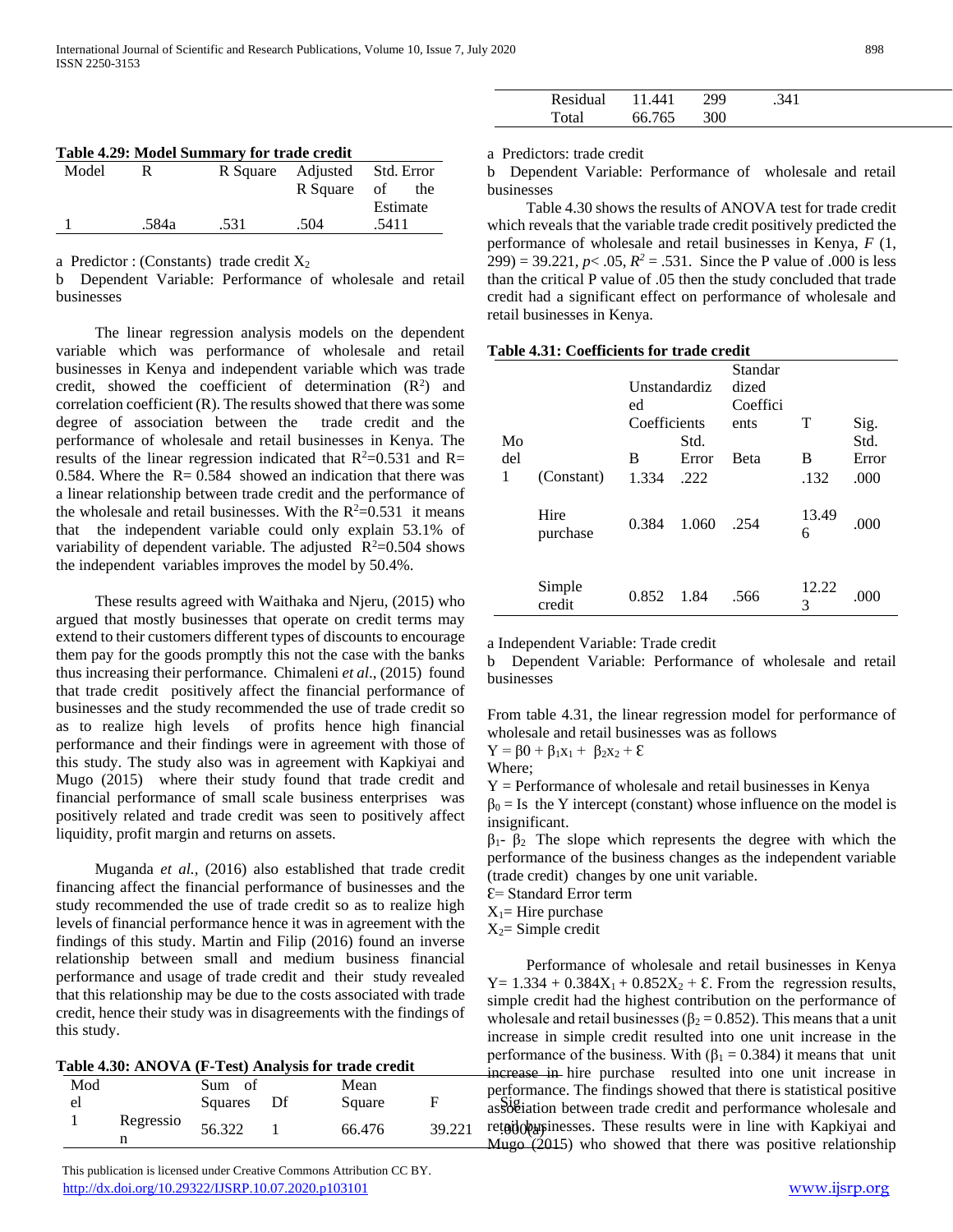between trade credit and the financial performance of small and medium businesses in Kenya. The results also agreed with Chimaleni *et al*.,(2015) who found that trade credit positively affected liquidity, profit margin and returns on assets. However the study disagrees with Martin and Filip (2016) who observed an inverse correlation between trade credit and the performance of small and medium businesses.

#### **Summary of the findings**

 Purposely this study was to determine the effect of sources of finance on financial performance of small and medium sized enterprises in Kenya. The specific objective was to identify the effect of trade credit on financial performance of wholesale and retail businesses in Kenya. The findings of the study suggested that the Trade credit had a statistical significant relationship with the performance of the business.

## **Trade credit and financial performance of wholesale and retail businesses**

 Trade credit significantly predicted the performance of wholesale and retail businesses in Kenya. The correlation results indicated that there was a positive correlation between trade credit and performance of wholesale and retail businesses in Kenya. There was also a positive correlation between trade credit and size of the business. The study also found that traders preferred using simple credit over hire purchase due to high interest rate that was charged for the use of hire purchase.

#### **Conclusions**

 Wholesale and retail businesses have become the important force of sustained, rapid and healthy development of Kenyan economy. Access to finance has been singled out as one of the major challenge impeding the survival and growth of start-up of many businesses. There are many different types of financing sources that can be used for financing business enterprises. The ability of a business enterprise to develop, grow and be sustainable relies heavily on their capacity to access and manage finance. However, accessing the right type of finance at an affordable cost to start and grow the business is the fundamental financing difficulty for most of the business enterprises.

 It is important for businesses to keenly choose the correct and appropriate financing sources to solve the financial difficulties. The multiple regression results indicated that the finance sources; trade credit positively predicted the performance of wholesale and retail businesses in Kenya. The results of the linear regression resolved that there was a strong linear relationship between finance source and the performance of wholesale and retail businesses in Kenya. The study made conclusions that the trade credit had the highest effect on the Performance of wholesale and retail businesses in Kenya. When the hypotheses were tested in the regression model, the independent variables were found to have a significant association with the performance of wholesale and retail businesses in Kenya.

 All wholesale and retail businesses in Kenya should apply the four variables and sub variables used in the study so that faster growth for each business could be realized. More so government finance schemes such as Uwezo funds and other micro-credit

 This publication is licensed under Creative Commons Attribution CC BY. <http://dx.doi.org/10.29322/IJSRP.10.07.2020.p103101> [www.ijsrp.org](http://ijsrp.org/)

schemes, where collateral security is not a major demand should be established by the government and business individuals to be familiarized with them. Such schemes usually charge interest rates lower than that charged by banks and other financial institutions. Individuals choose the informal financial institutions as the source of their capital providers because it has a simple administrative procedure, fast loan disbursement where the loan is given on time as required. The study findings would contribute knowledge to assist in the business growth. Not much had been done on the four variables on sources of finance and performance of wholesale and retail businesses in Kenya . Most of the studies on had been focusing more on working capital and growth of SMEs. Thus the findings of this study would contribute a lot in filling knowledge gaps by focusing on the effect of sources of finance and performance of wholesale and retail businesses.

 Trade credit had a positive relationship with the performance of the businesses. Mostly businesses preferred simple credit over hire purchase due to the high interest rate charged. The size of the business moderated the relationship between sources of finance and performance wholesale and retail businesses. The study concluded that there was no one source of finance that fully contribute to the performance of the wholesale and retail businesses in Kenya. The study recommended further research to be conducted to determine the other factors that influence performance of wholesale and retail businesses other than the sources of finance.

#### V. RECOMMENDATIONS

 The following recommendations were made based within the study

# **Trade credit and financial performance of wholesale and retail businesses in Kenya**

 The study showed that most wholesale and retail businesses were not interested on loan since they were in a position to get goods on credit from their suppliers and then pay later. This was an easy way of acquiring goods at a low interest. However the repayment period was less than a month and there was a limit to the amount of goods which could be given by the suppliers. This study recommends that; suppliers should increase the amount and variety of goods given on credit to the wholesale and retail traders so that they can increase their profit margin. The suppliers should also increase the repayment period. The study also recommended that additional research be conducted in order to determine the major factors that influence performance of wholesale and retail businesses since is not only the sources of finance that affect the performance of a business. This would enable these firms control these factors in order to ensure that profitability is high realized and maximized.

#### **REFERENCES**

- [1] Abdulaziz, M.A & Andrew, C.W. (2013 ). Small and medium sized enterprises financing.
- [2] A review of literature. International journal of business management vol 8 issue No14.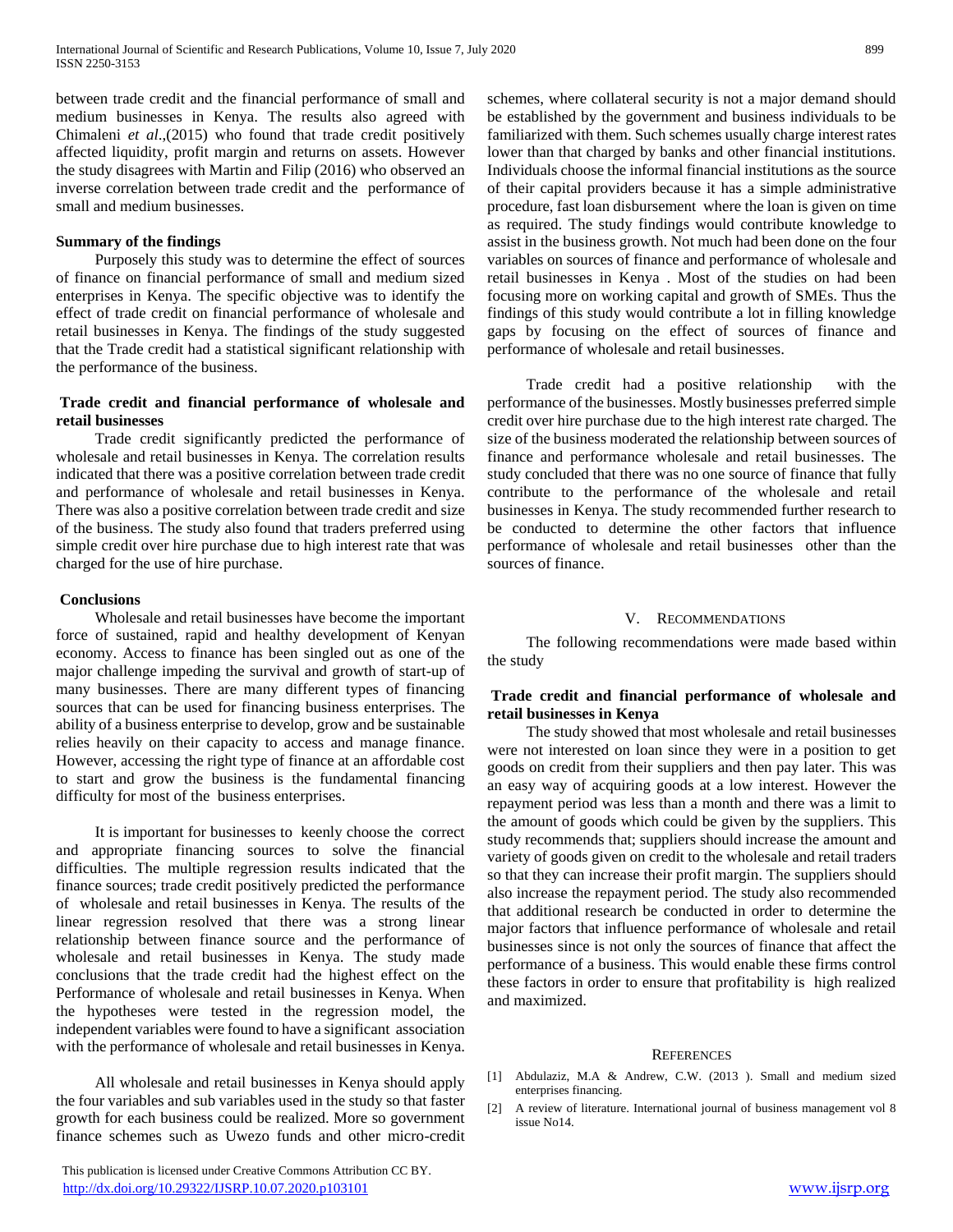- [3] Abdur, R. & Kashif, K. (2016). A review of impact of trade credit on firm's profitability: Study of non-financial firms in Pakistan. Journal of poverty, investment and Development Vol 25.
- Abiodun ,E. & Entebang , H. (2015). SME firm performance financial innovation and Challenges. University of Malaysia, Sarawak Malaysia.
- [5] Ade ,F.M., Olaleka ,L.O, Awe,o.j, Musa,L. & Yunusa, A. (2015). Problem of funding small and medium scale enterprises in Nigeria. IOSR Journal of research & method in education. Vol 5 issue 5.
- [6] Akinyi, S. I. (2014).The effect of bank financing on the financial performance of SMEs in Nairobi County Kenya. University of Nairobi unpublished MBA project.
- [7] Aloy, N.J. & Velnampy, T. (2014). Firm size and profitability: a study of listed manufacturing Firms in Sri Lanka. International journal of business and management Vol 9 issue 4.
- [8] Ambrose, J. (2012). Venture capital: The all-important MSMEs financing strategy under neglect in Kenya. International journal of business and social science vol 3 No 21.
- [9] Apalia, E. A. (2017). The role of micro finance institutions in the Kenyan economy:A case of Kisii town, Nyanza. International Academic Journal of procurement and supply chain management 2 (1) , 16- 33.
- [10] Beck, T., & Cull, R. (2014). Small- and medium-sized enterprise finance in Africa Africa Growth Initiative.
- [11] Bose, B. (2013). Financing of micro, medium and small scale enterprises in India key challenges. IOSR Journal of economics and finance vol 1 issue 1 .
- [12] Chimaleni,J., Muganda, M. & Musiega, D. (2015). Relationship between sources of business financing and financial performance of SMEs in Lurambi sub-county.International journal of business and management invention vol 4 issue 7 pp 35-45.
- [13] Emad, H., Suhail, A., & Jabbar, A. (2014). The influence of finance on performance of small and medium enterprises in Iraq. International journal of engineering and innovative technology volume 4 issue 3.
- [14] Gilchris, 2013). Impact of monetary policy interest rates on performance of small and Medium sized enterprises. IOSR journals.
- [15] Githire, C. & Mutiri, W. (2015). Effects of capital structure on financial performance of firms in kenya; Evidence from firms listed at the Nairobi securities exchange. International journal of economics, commerce and management vol 3 issue 4.
- [16] Jagongo, A. (2015) Role of venture capital financinf in boosting industrial development through SMEs in Kenya. international journal of business and social science vol 3
- [17] Janet, M. & Ngugi, K. (2014). Influence of Entrepreneurial Marketing on the growth of SMEs in Kiambu Town - CBD, Kenya. European journal of Business Management, 1 (11), 361 -377.
- [18] Jensen, M.C., & Meckling, W.H.(1976). Theory of the firm: Managerial behavior, agency costs and ownership structure. Journal of financial economics.
- [19] Jiang, J.J., Li, Z.M. and Lin, C.Y. (2014) Financing Difficulties of SMEs from Its Financing Sources in China. Journal of Service Science and Management, 7, 196-200.
- [20] Kamau, G.K. (2011). Factors influencing small and medium enterprises access to finance a case study of Westland division Kenya. Mount Kenya university respitory.
- [21] Kamunge ,S.M , Njeru,A. & Tirimba ,O.I.(2014). Factors affecting the performance of small and micro enterprises in limuru town market of kiambu county kenya. International journal of scientific and research publications vol 4 issue 12.
- [22] Kangala, F. (2016). Factors that affect financial performance of small and medium enterprises in Kenya. unpublished MBA project USIU-A
- [23] Kapkiyai, C., & Mugo, R. (2015). Effect of trade credit on financial performance of smallscale enterprises: evidence of Eldoret town, Kenya. International Journalof Economics, Commerce and Management Vol III.Issue 9.
- [24] Katua, N. T. (2014). The Role of SMEs in Employment Creation and Economic Growth in selected Countries. Unpublished MBA project university of Nairobi.
- [25] Kenduiwo, M. (2014). The relationship between alternative sources of finance and financial performance of small and medium enterprises in Nairobi County. International Journal of Education and Research Vol. 2 No. 12.

 This publication is licensed under Creative Commons Attribution CC BY. <http://dx.doi.org/10.29322/IJSRP.10.07.2020.p103101> [www.ijsrp.org](http://ijsrp.org/)

- [26] Kenya National Bureau of Statistics SMEs report 2016.
- [27] Kimunyi,I.M. (2015) Factors influencing performance of small and medium enterprise tea firms in Mombasa, Kenya.
- [28] Martin, A. & Filip, L.(2016). The impact of financial performance on SMEs utilization of trade credit.
- [29] Matheka, M.K.(2015) Influence of women enterprise fund on performance of small and medium enterprises: A case study of women enterprises in kisasi sub county Kitui county kenya.
- [30] Memba (2011) .Impact of venture capital finance on performance of small and medium enterprises in Kenya. Unpublished PHD Thesis Jomo Kenyatta **University**
- [31] Mesut, D.(2013). Does firm size affect the firm profitability: Evidence from Turkey. Research journal of finance and accounting vol 4 issue 4
- [32] Mugenda, O. M., Mugenda, A. G. (2003). Research Methods: Quantitative and Qualitative Approaches, Acts Press, Nairobi-Kenya.
- [33] Muinde, G. M. (2012). Relationship between financial structure and growth of saving and creditcooperative societies' wealth in Machakos County. Unpublished MBA project university of Nairobi.
- [34] Muigai, R.G.& Muriithi, J.G.(2017). The moderating effect of firm size on the relationship between capital structure and financial distress on nonfinancial companies listed in kenya. Journal of finance and accounting vol 5 issue 4 pp 151-158.
- [35] Mukoma , F.K. & Masini , D.O.(2015). Effects of microfinance institutions on financial performance of small and medium enterprises in Machakos town Kenya. Unpublished MBA project University of Nairobi.
- [36] Muriithi ,S. (2014). The effect of financing sources on the financial performance of the top 100 mid sized companies in kenya. Unpublished MBA project university of Nairobi.
- [37] Muriithi, S.M. (2017). African small and medium enterprises (SMEs) contributions, challenges and solutions. European journal of research and reflection in management science vol 5 issue 1.
- [38] Murigi, M. (2014). The effect of financial access on the financial performance of small and micro enterprises in Mukuru slums, Kenya. unpublished MBA project University of Nairobi.
- [39] Musamali,M.M. & Kipkirong, D.T. (2013) Does firm profile influence financial access among small and medium enterprises in Kenya. Asian economic and financial review
- [40] Musara, M. & Olawale ,F. (2012). Access to finance in the SME sector. A South Africa perspective. Asian journal of business management vol 4 issue 1.
- [41] Muturi, W.M. (2012). Determinants of participation in rotating savings and credit associations in urban informal settlements: Evidence from mathare slums Nairobi. Unpublished Phd thesis Jomo Kenyatta University.
- [42] Mwangangi (2013) . Relationship between trade credit and value of firms listed at the Nairobi securities exchange. Unpublished MBA project University of Nairobi .
- [43] Mwangi, M. & Maranga,B.E. (2015).The effect of capital structure on the financial performance of small and medium sized enterprises in Thika subcounty Kenya. International journal of humanities and social science vol 5. No 1.
- [44] Mwega, F. M. (2014). Financial regulation in Kenya: Balancing inclusive growth with financial stability. Overseas Development Institute - Working Papers 407.
- [45] Ndemi,E.G. & Muingai,J. (2018). Formal credit financing and financial performance of small and medium enterprises in Nanyuki town, Kenya. International academic journal of economics & finance vol 3 issue 2
- [46] Nderitu, P. G. & Githinji C, K. (2015). Debt financing and financial performance of small and medium size enterprises; evidence in kenya. Journal of Economics, Finance & Accounting JEFA (2015), vol.2 (3).
- [47] Njagi,I.K., Kimani, E.M. & Kariuki, S. (2017). Equity financing and financial performance of SMEs in Embu town kenya. International academic journal of economics and financeVolume 2 Issue 3 pp 74-91.
- [48] Njeru, A. W. (2013). Determinants of Choice of Source of Entrepreneurial Finance for Small and Medium Size Enterprises. Survey of Thika, District Kenya. Unpblished Phd thesis Jomo Kenyatta University .
- [49] Ombongi,P.N. AND Wei,l. (2018). Factors affecting financial performance of small and mefdium enterprises (SMEs): A case of manufacturing SMEs in Kenya. International journal of research in business studies and management vol 5 issue1.